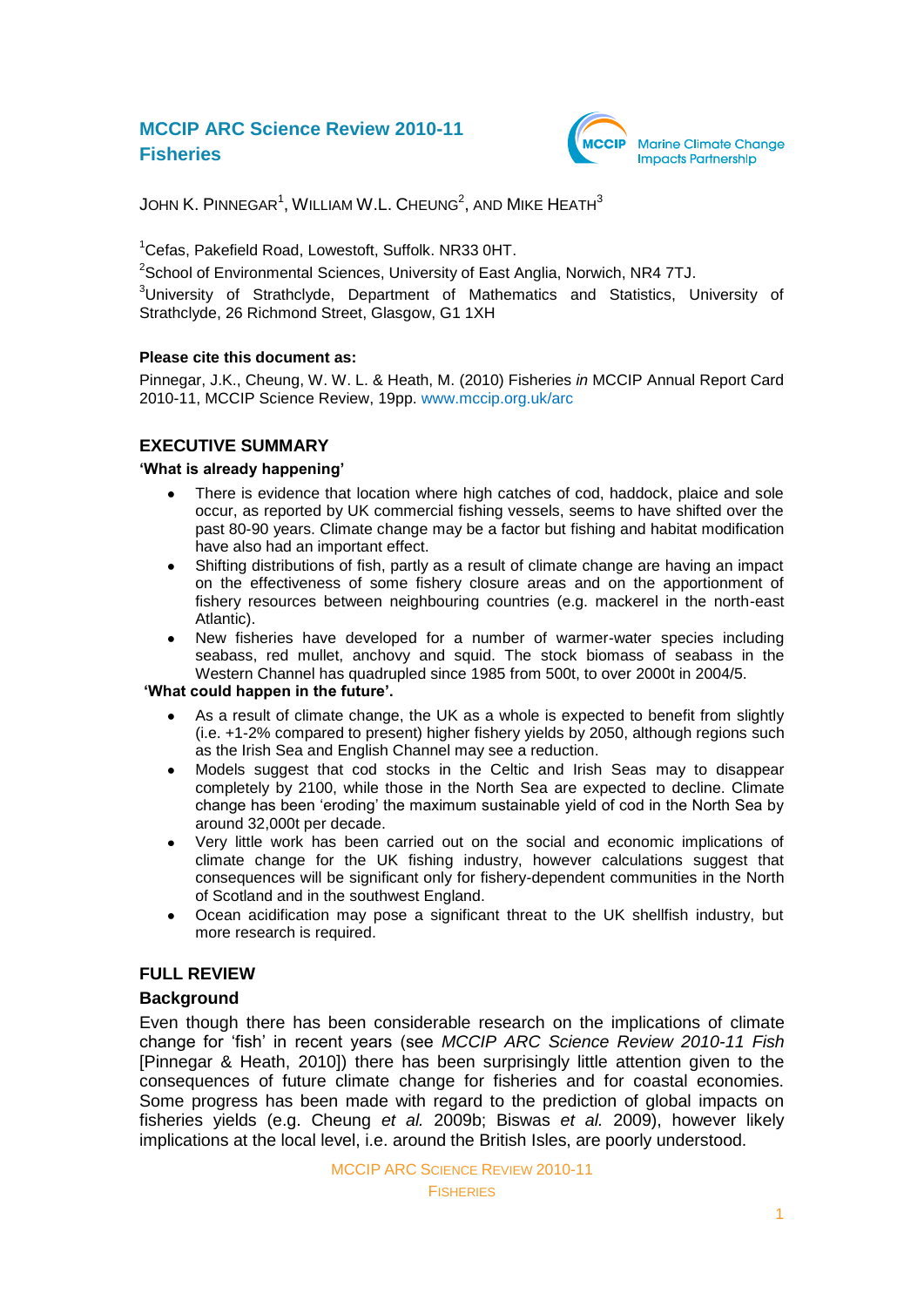Commercial fishing is an important socio-economic activity in coastal regions of the UK, particularly in Scotland. The UK catching sector employed almost 13,000 people in 2007 whilst the processing sector employed an additional 18,000 people. The dependency of jobs on fishing can be as high as 20% or more in some coastal communities. Catches of fish and shellfish by UK vessels achieved a first-sale value of £510 million in 2007. The fisheries sector (fishing boats and onshore processing) contributed £808 million Gross Value Added (GVA) to the UK economy.

Fishermen and scientists have known for over 100 years that the status of fish stocks can be greatly influenced by prevailing climatic conditions (Cushing 1982; Hjort 1914) and it is certainly the case that fishermen are interested in how their industry might have to adapt in the future as well as the risks and opportunities that they are likely to encounter in the years ahead. Fishermen often notice (and report) changes in the fish they are catching, or in the marine environment more generally, and in recent years they have played a key role in commissioning research and have tasked scientists with answering specific questions, many of which relate to the role played by a changing climate, versus the consequences of intensive fishing. It is often very difficult to differentiate the effects of fishing from those of climate change. Fishing can make stocks more vulnerable to climatic variability, i.e. occasional poor year classes (Ottersen *et al.* 2006), and at the same time climate change can reduce the capacity of stocks to withstand fishing mortality (Cook and Heath 2005).

In the following section we consider changes that have been observed in the distribution of fish catches, the ability of vessels to catch target animals, new and incoming fishery resources etc. We then consider how fisheries might be impacted in the future, including expectations of future fishery yield as well as losses and profits to the industry. Finally we consider possible socio-economic consequences, including necessary changes in fishery governance (McIlgorm *et al.* 2010) as well as future 'adaptation' costs in the industry (Sumaila and Cheung 2009).

# **1. What is already happening?**

### **Changes in fish distribution – response of the fishery**

Temperature is one of the primary factors, together with food availability and suitable spawning grounds that determine the large-scale distribution patterns of fish. Because most fish species tend to prefer a specific temperature range, an expansion or contraction of the distribution range often coincides with long-term changes in temperature and/or climate. Perry *et al.* (2005) demonstrated that distributions of both exploited and non-exploited North Sea fishes have changed markedly over the last 25 years. These authors concluded that further temperature rises are likely to have a profound impact on commercial fisheries through continued shifts in distribution and alterations in community interactions. However significant shifts were only observed for 15 out of the 36 species examined and it is unclear why 21 species studied in Perry's analysis (i.e. the majority) showed no apparent change. Dulvy *et al.* (2008) have subsequently demonstrated that the situation is actually much more complicated and that different species respond to climate change in different ways, with some fish moving into deeper waters, some species shifting northwards, and yet others changing their behaviour on a seasonal basis.

Distribution shifts may have 'knock on' impacts upon commercial fisheries catches because changes in migration or spawning location affect the 'catchability' of individuals to fishing gears. Populations may move away from (or towards) the area where fishing fleets operate and/or where spatial restrictions on fishing are in place.

MCCIP ARC SCIENCE REVIEW 2010-11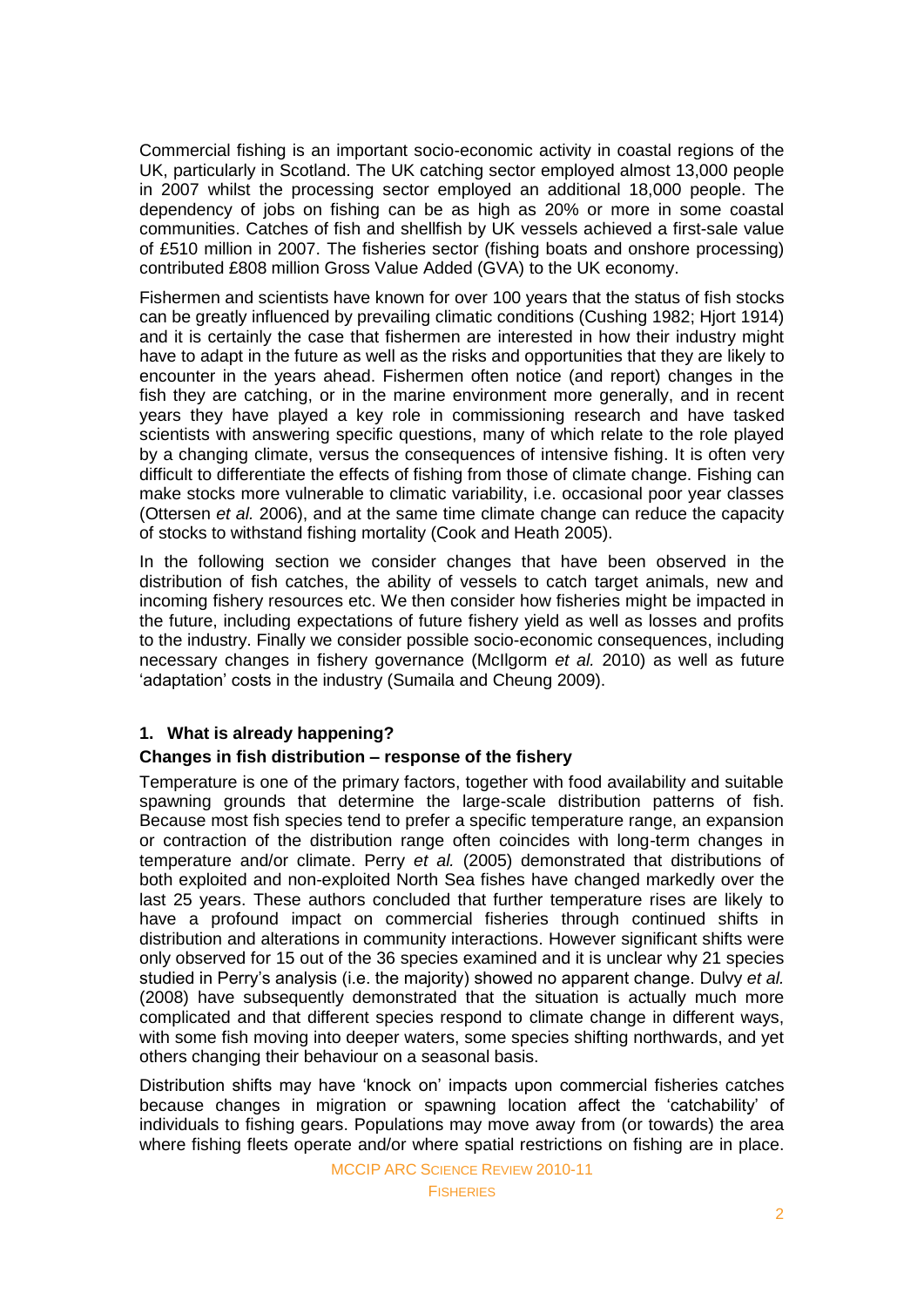Also species distributions may migrate across the boundaries where quotas belong to different nations. A notable example might arise as a result of quota allocations between Norway and the EU, or between Iceland and the EU. If, for example, species such as mackerel or herring move away from the EU sector, then EU fisheries may no longer be able to catch their full quota within indigenous waters, and hence there will be difficult political negotiations between nations with regard to future access to key fish stocks (e.g. Sissener and Bjorndal 2005). The converse happened in October 2009 when North Sea Mackerel appeared to have moved away from the Norwegian Sector, resulting in disagreements over permissible catches by Norwegian boats in EU waters. Norwegian vessels were forcibly evicted from Scottish waters by UK fishery patrol vessels once they had caught their allotted quota (see Fishing News, 9<sup>th</sup> October 2009). At the same time Iceland and the Faeroe Islands unilaterally claimed quota for mackerel, since the species had migrated westwards and had attained high abundance in their indigenous waters. International law provides that coastal States have sovereign rights to manage fisheries in waters under their jurisdiction. More than ninety percent of the global fish catch is estimated to be taken within waters under the jurisdiction of particular coastal states. With climate change in the future, we might anticipate more territorial disagreements of this type.

Theoretically, in the northern hemisphere, warming results in a distributional shift northward, and cooling draws species southwards. Heath (2007) looked at patterns in international fisheries landings for the whole northeast Atlantic region. Densities of landings of each species were summed by decade and expressed as a proportion of the total. Both northerly and southerly shifts were observed between decades for individual species, however more species shifted south than north between the 1970's and 1980's (a relatively cool period) and vice versa between the 1980's and 1990's (a relatively warm period). This seems to parallel observed interdecadal changes in sea and air temperatures.

Recent analyses of Scottish and English commercial catch data spanning the period 1913-2007, by Engelhard *et al.* (Cefas, Lowestoft) has revealed that the peak catches of target species such as cod, haddock, plaice and sole, have shifted but not in a consistent way. Cod distribution seems to have shifted steadily north-eastward, towards deeper water in the North Sea over the past 9 decades, whereas plaice distribution has moved north-westwards, and this confirms the findings of van Keeken *et al.*, (2007). Haddock catches have moved very little in terms of centre of distribution, but their southen boundary has shifted northwards by approximately 130 km over the past 80-90 years. Sole seem to have retreated away from the Dutch coast, southwards towards the eastern Channel, illustrating the fact that climate change in the North Sea is not a straightforward issue. In the North Sea the north tends to be colder than south in summer, but the south tends to be colder than the north in winter. Some southern North Sea species such as sole were previously excluded from large areas of shallow inshore habitat along the Dutch coast in winter because these waters cool down to <1 °C. Consequently sole tended to over-winter in deeper waters before returning to the shallows in spring, in order to avoid the lethally cold winter temperatures (Henderson and Seaby 2005). However, there is now anecdotal evidence that sole are arriving inshore earlier due to the rapidly warming seas in winter, and this is in contrast to the severe winters that were experienced in the 1960s, when mass mortality events were reported for several Lusitanian species, including sole but also conger eel *Conger conger* (Woodhead, 1964). Climate change may explain some of the changes that have been observed, however habitat degradation and different intensities of fishing pressure over the 95 year period, may also have played a role. Fishing mortality rates have been higher in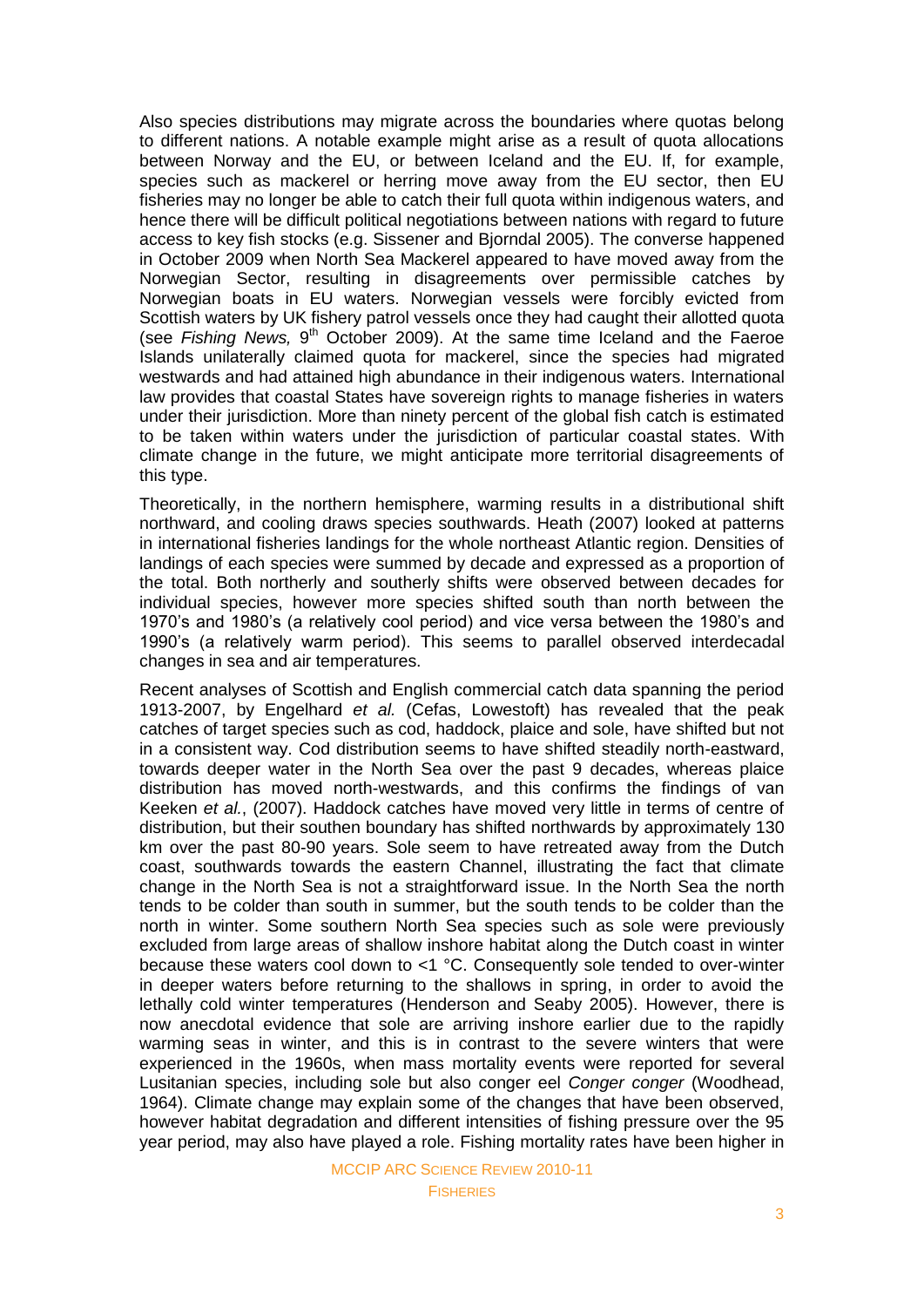the southern North Sea than in the north, and so apparent changes in distribution (as indicated by Perry *et al.* 2005) could simply be a consequence of local patterns of fishing pressure and different rates of depletion in spatially segregated sub-stocks. Distribution changes may have significant consequences for the distance that must be travelled by fishing boats to reach the target resources with implications for fuel usage and time at sea. In addition, increased or reduced storminess could impact the ability of fishing boats to access resources in the future, which may be further constrained if a 'days at sea' based management regime is in place.

‗Non-stationarity' of natural ecosystems has been a confounding factor influencing the apparent success or failure of closure areas in the North Atlantic area, including the southern North Sea 'Plaice box' (see van Keeken *et al.*, 2007). In the North Sea, juvenile plaice are typically concentrated in shallow inshore waters and move gradually offshore as they become larger. Surveys in the Wadden Sea have shown that 1-group plaice are now almost absent from the area where they were once very abundant. This is probably linked to changes in the productivity of the region but also the changing temperature of the southern North Sea which has warmed considerably in recent years. The 'Plaice Box' is now considered to be much less effective as a management measure in comparison with the situation 10 or 15 years ago and this has been attributed to long-term climate change. Marine Protected Area (MPA) boundaries (and expectations) may need to be ‗adaptive' in the future. For example, fisheries closures in the Bornholm Basin of the Baltic Sea do not account for year-toyear environmental variability and particularly the periodic inflow of water from the North Sea which greatly influences the spawning location and year class strength of species such as cod. In some years the Bornholm closure area is successful in protecting much of the cod stock, but in other years, most of the spawning population occurs outside of the boundaries of the Protected Area, and hence the MPA offers no protection at all (for a review of Baltic closure areas, see ICES 1999; 2004). The North Pacific Fishery Management Council has recently decided upon very riskaverse management actions in light of uncertainty about the effects of warming trends (and loss of sea ice) in the North Pacific region. The Council has assessed whether opportunities for unregulated fishing could result from changes in fish distribution, and has closed many areas in the Arctic Ocean to commercial fishing pending further research. Extensive area closures have been established (where fishing with bottom-trawl gear is prohibited) to protect vulnerable crab habitat and to control the northern expansion of the trawl fleet into newly ice-free waters (see Stram and Evans 2009). In UK waters there are a number of closed areas aimed at protecting particular fish stocks, and these include many estuarine sites which are predicted to experience marked changes in temperature and river flow in the next few decades. It is possible that estuaries where fishery closures are in place, for example to protect juvenile herring or seabass, may no longer be hospitable for these species in the near future, or that estuaries further north, that are currently unprotected, may need to be closed to fishing in the future to accommodate and protect the growing populations.

# **Are fish becoming more difficult to catch?**

A further means by which climate change might impact commercial fisheries includes the potential that animals will behave differently in response to the oncoming gear, behaving in a more sluggish or skittish manner (sometimes a function of temperature or light levels) and thus making them more or less vulnerable to capture (see Winger 2005).

At a UK level, fishermen in the Thames estuary have suggested (J. Pinnegar- Pers. Comm.) that certain species are becoming increasingly difficult to catch, possibly due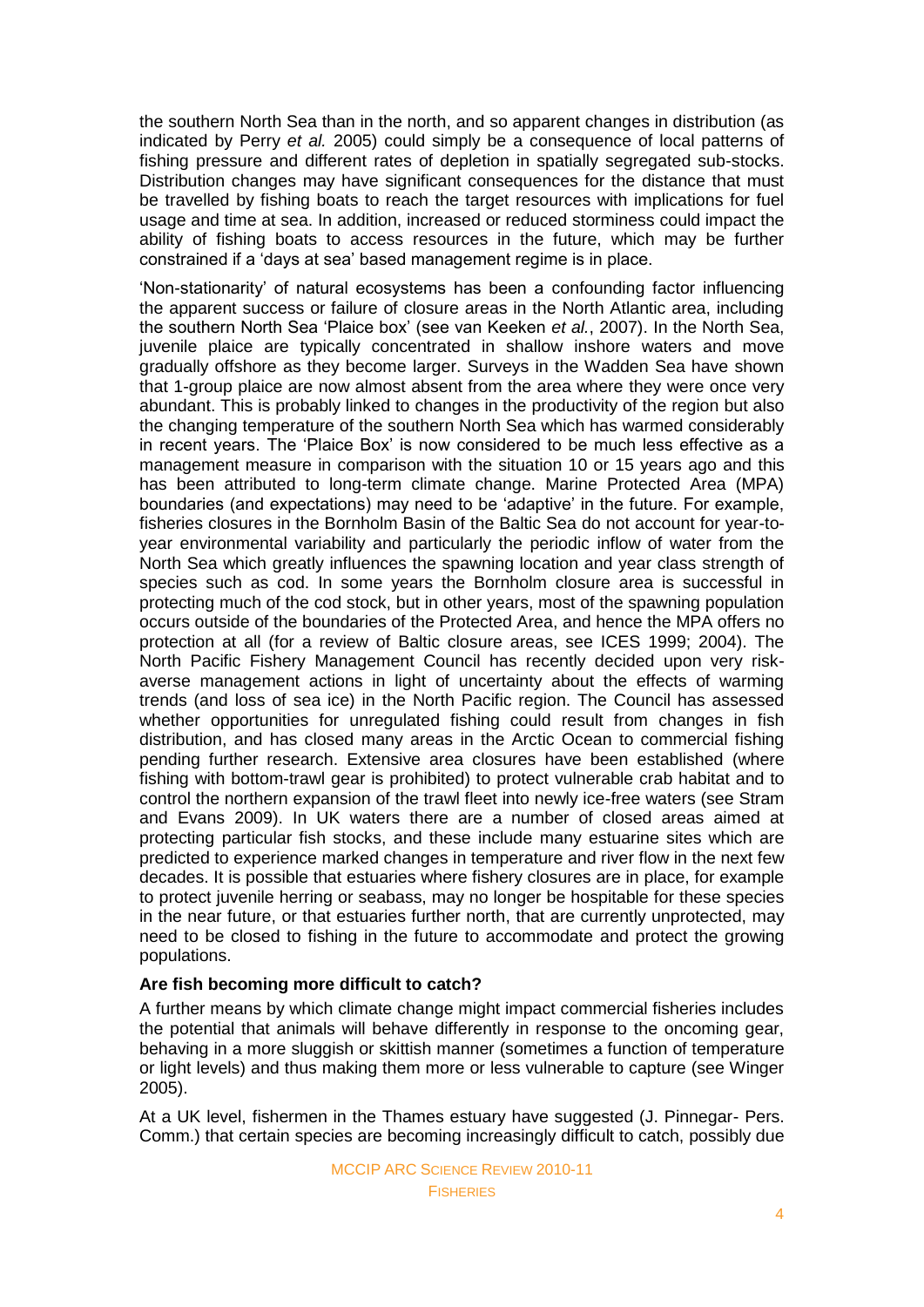to improved clarity of the water column associated with changing climate. Fish populations in the Thames have however, changed in recent years (Attrill and Power, 2002) and this itself might be related to climate. Thus observed changes in catch rates of particular species may not necessarily reflect underlying differences in the ‗catchability' of these species, compared to periods in the past.

A recently completed UK study by Dulvy *et al.* (2008) explored the year-by-year distributional response of the North Sea demersal fish assemblage to climate change and found that the whole North Sea fish assemblage had deepened by  $\sim$ 3.6 m per decade since 1981. This study concluded that the deepening response was far more dramatic in comparison with the latitudinal response that had previously been reported based on the same data (by Perry *et al.* 2005). This has important implications for fisheries since it is known that gear geometry and hence 'catchability' of certain fish species can be greatly influenced by water depth (Godø and Engås 1989).

A further, only recently appreciated consequence of anthropogenic greenhouse gas emissions could be a change in sound transmission in the ocean (Hester *et al.* 2008). The relative solubility of borate and boric acid in the ocean are known to be very dependent on pH, and it is the balance of these two solutes which is thought to influence noise attenuation. As atmospheric  $CO<sub>2</sub>$  concentrations increase, and more of this gas dissolves in the ocean, the pH of surface waters tend to decrease (become more acidic), and this could impact sound absorption in the audible range for most fishes. The decreased sound absorption will amplify ambient noise levels, and enhance long distance sound transmission. Consequently fish may be able to detect incoming fishing gear, much earlier in the future

#### **Incoming species and new fisheries**

UK fishermen have witnessed and responded to a number of new opportunities in recent years, as warm-water species have moved into UK seas and/or their exploitation has become commercially viable for the first time. Notable examples include new and/or expanding fisheries for seabass, red mullet, john dory, anchovy and squid.

Biomass estimates for seabass in the Western Channel have quadrupled from around 500 t in 1985, to in excess of 2100 t in 2004/2005, with populations also increasing rapidly in the Eastern Channel, North and Irish Seas (Pawson *et al.* 2007). This has resulted in an expansion of seabass fisheries (rising to >2500 vessels), both within the commercial fisheries sector, but also in the recreational fishing sector, for which seabass is a key target species. Bass are caught by angling on the Scottish east coast, but the northern limit of the commercial bass fishery is around Yorkshire, where trawl-caught fish are increasingly being landed into Scarborough and Whitby. In 2005 fisheries for seabass landed around 1600t in the UK, compared to only 460t in the mid 1980s.

Red mullet is a non-quota species of moderate, but increasing, importance to UK fisheries. From 1990 onwards, international landings from the English Channel increased strongly, and so have the landings from the North Sea. France is the main country targeting this species (with landings of 5392t in 2007) however UK commercial catches have also increased dramatically, from only 26t in 1980 to 355 t in 2007. Beare *et al.* (2004) demonstrated that red mullet are one of many species that have become significantly more prevalent in North Sea bottom trawl surveys in recent years, rising from near-absence during surveys between 1925 and 1990, to about 0.1 – 4 fish per hour of trawling between 1994 and 2004.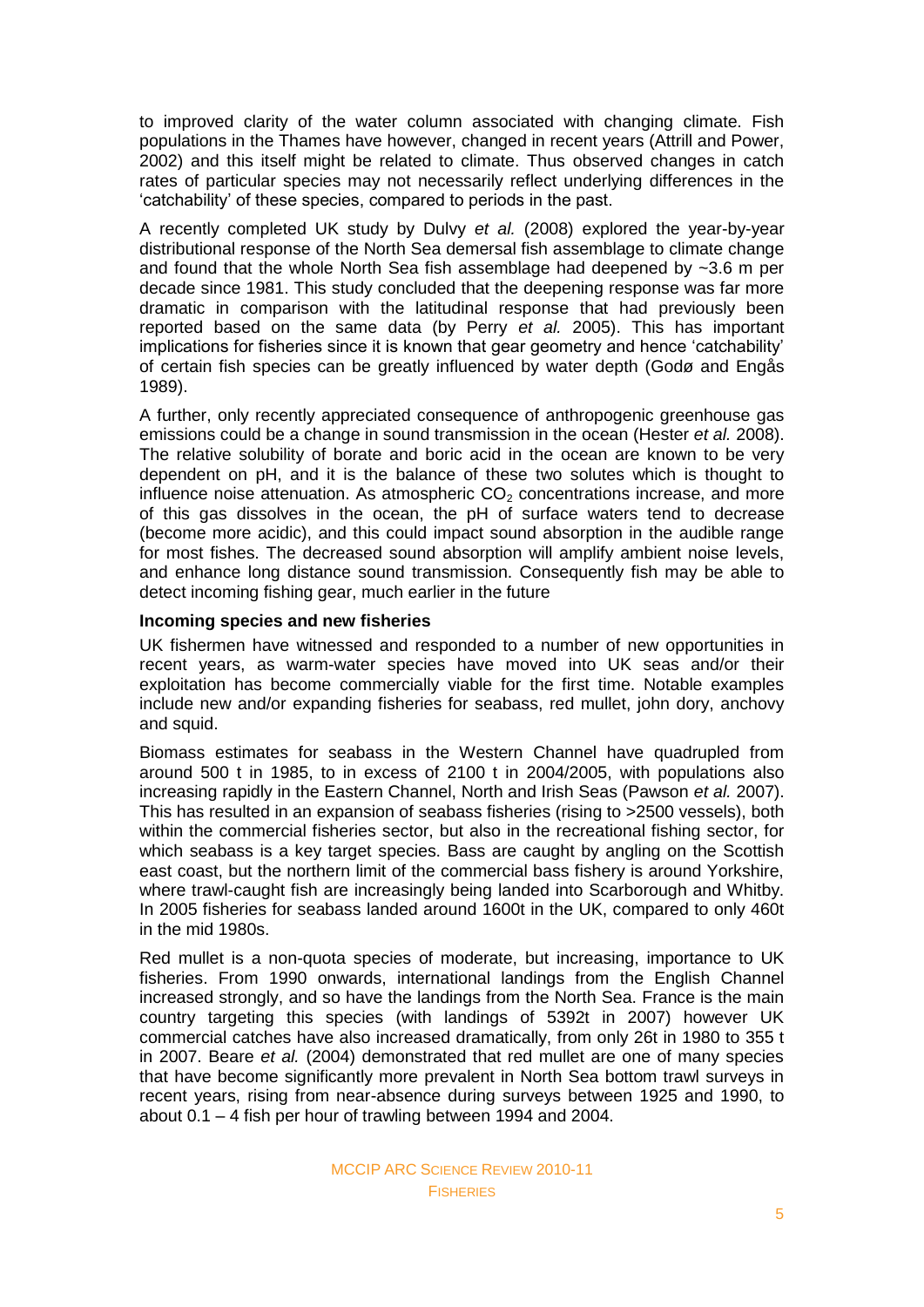Commercial catches of anchovy increased considerably around UK coasts in 2007 rising to around 939t, with the result that several pelagic fishing boats switched to actively targeting this species for the first time. The apparent increase coincided with a gradual spread of anchovy (as indicated by research surveys) northward into the western Channel, southern North Sea and Irish Sea over the past decade and observations of large populations of juveniles in the Thames estuary and along the Dutch coast. In October 2009 two Devon trawlers hauled in a staggering 36 tons of anchovies worth £72,000 in just two days (Mail Online, 31st October), and a recent ICES report (ICES, 2008) confirmed that the species is now widely distributed over almost 80% of the North Sea, even though only occasional records of anchovy had been made off Britain and in the Skagerrak in the period between 1977 and 1989.

Squid numbers are highly uncertain around UK coasts, but there are strong indications that cephalopods (squid, octopus, cuttlefish) generally are becoming more abundant, possibly as a consequence of climate change (Hastie *et al.* 2009a). Growth in squid availability in the North Sea is generating considerable interest among policymakers and marine ecologists and has led to the establishment of a new fishery off the Aberdeen coast (see Hastie *et al.* 2009b). Off north-east Scotland, where most of the squid are found, more boats are now trawling squid than the region's traditional target species, such as haddock and cod. In 2007, UK squid landings exceeded 1800t (£5.9m) having risen from only 410t in 1980. Squid are highly sensitive to environmental conditions and populations are considered to be vulnerable to the effects of climate change. Sea surface temperature (SST) appears to influence recruitment strength and overall distribution (Hastie *et al.* 2009a).

#### **Year-class strength and implications for fisheries**

Recruitment variability, also referred to as the 'year-class strength', is a key measure of the productivity of a fish stock, and is defined as the number of juvenile fish of a given age surviving from the annual egg production to be exploited by the fishery. In the case of cod, there is a well established relationship between recruitment and sea temperature (O'Brien *et al.* 2000; Clarke *et al.* 2003; Beaugrand *et al.* 2003). At the northern extremes, warming leads to enhancement of recruitment, whilst in the North Sea, close to the southern limits of the range, warm conditions lead to weaker than average year classes, and vice-versa. During the late 1960's and early 1970's, cold conditions were correlated with a sequence of positive recruitment years in cod, haddock and whiting (Brander and Mohn, 2004) and subsequently high fisheries catches for a number of years to come (Heath and Brander, 2001). However, in more recent years, a warming climate has prevailed and year class strength has been weaker than average.

Extensive fishing may cause fish populations to be more vulnerable to short-term natural climate variability (O'Brien *et al.,* 2000; Walther *et al.,* 2002; Beaugrand *et al.,* 2003), by making such populations less able to 'buffer' against the effects of the occasional poor year classes. Conversely, long-term climate change may make stocks more vulnerable to fishing, by reducing the overall 'carrying capacity' of the stock, such that it might not be sustained at, or expected to recover to, levels observed in the past (Jennings and Blanchard 2004).

In the NE Arctic, during recent decades, there has been a clear, positive correlation between temperature and recruitment in cod, however this link was weak or nonexistent in earlier periods (Ottersen and Stenseth 2001). As pointed out by Ottersen *et al.* (2006), it is likely that the higher dependency nowadays of recruitment on climate, relates to changes in stock structure, whereby spawners were on average 10–11 years old and >90 cm long in the past, compared to an average of 7–8 years old (or only 3 years old in the North Sea) and 80 cm long at present. The number of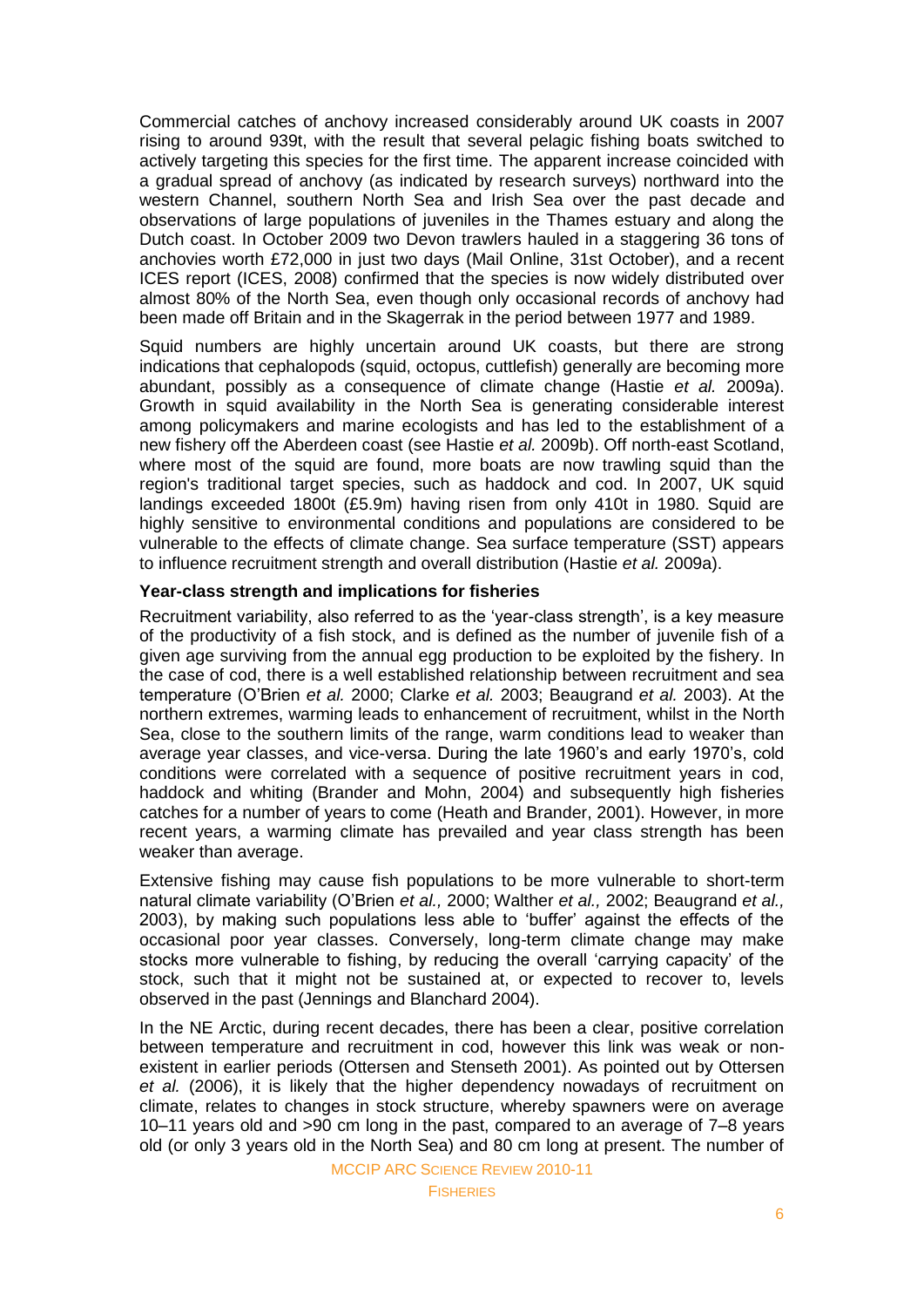age classes has also decreased. This has been attributed to high fishing mortality especially from the 1960s onwards and to decreased age and size at maturation. A major implication is that fishery-induced impoverishment of stock structure (reduced and fewer ages, smaller sizes) can increase the sensitivity of a previously 'robust' stock to climate change. Worryingly, truncations in the age distributions of spawners have occurred in most cod stocks (see Planque *et al.*, 2009), including those around the United Kingdom.

Many authors have shown that the future prospects (and profits) of fisheries are highly dependent on year-class-strength, and strong relationships have been observed between recruitment success, fisheries catches and climatic variables in a number of key fish and shellfish stocks that are critical to the UK fisheries economy, most notably cod, whiting and haddock (Brander and Mohn, 2004), plaice (van der Veer and Witte 1999), herring (Nash and Dickey-Collas 2005) and more recently, scallops (Shephard *et al.* 2010). In the latter study, the authors focused on the scallop fishery based around the Isle of Man. Numbers of young scallops each year were on average, positively related to seawater temperature in the spring. The gonads of adult scallops were also larger, indicating higher egg production, in warmer years.

### **Ocean acidification – expectations and observations**

In recent years ocean acidification (OA) has emerged as a high-profile and potentially very serious threat to marine ecosystem structure and function in the North Atlantic, with several authors predicting catastrophic consequences for commercial fisheries and aquaculture (e.g. Cooley and Doney 2009; Gazeau *et al.* 2007). The vast majority of the studies that have been published on the impacts of ocean acidification so far have tended to focus on benthic or planktonic species that are of limited importance for fisheries and aquaculture. However, it is clear that commercial species of shellfish may be impacted in the future. At high  $pCO<sub>2</sub>$  (low pH) the growth and shell formation of oysters and mussels seems to be impaired (Gazeau *et al.* 2007) and in the NW Pacific commercial oyster hatcheries are already reporting reduced survival of juveniles and hence reduced viability of aquaculture operations attributable to low pH in coastal waters.

Four of the ten most valuable marine fishery species in the UK are calcifying shellfish. These fisheries have grown substantially in the last decade and *Nephrops* (scampi), scallops, crabs and lobsters together contribute 44% of the UK total value (£234 million out of £535 million). Aquaculture of shellfish - predominantly oysters and mussels - is annually worth an additional £20 million in England and Wales (2006), £5 million in Scotland (2007) and more than £3.5 million in Northern Ireland. These statistics emphasise the importance of shellfish to the UK fishing fleet and highlight the potential for economic impacts as a result of ocean acidification.

Even though commercial fin-fishes may be less impacted by ocean acidification in terms of direct physiological effects, they may be impacted by changes in the marine food-web. Larvae and juveniles of most fish are reliant on planktonic crustaceans which may or may not be impacted by future ocean acidification. As adults, many commercial fish species (e.g. haddock and plaice) are also reliant on bivalve molluscs or echinoderms which are predicted to decline in the future as a result of ocean acidification (Fabry *et al* 2008). OA research programs have recently been instigated throughout the North Atlantic (e.g. FOARAM – USA, BIOACID-Germany, EPOCA-EU FP7) and it is anticipated that more information will soon emerge allowing better quantification of the financial risks associated with this problem.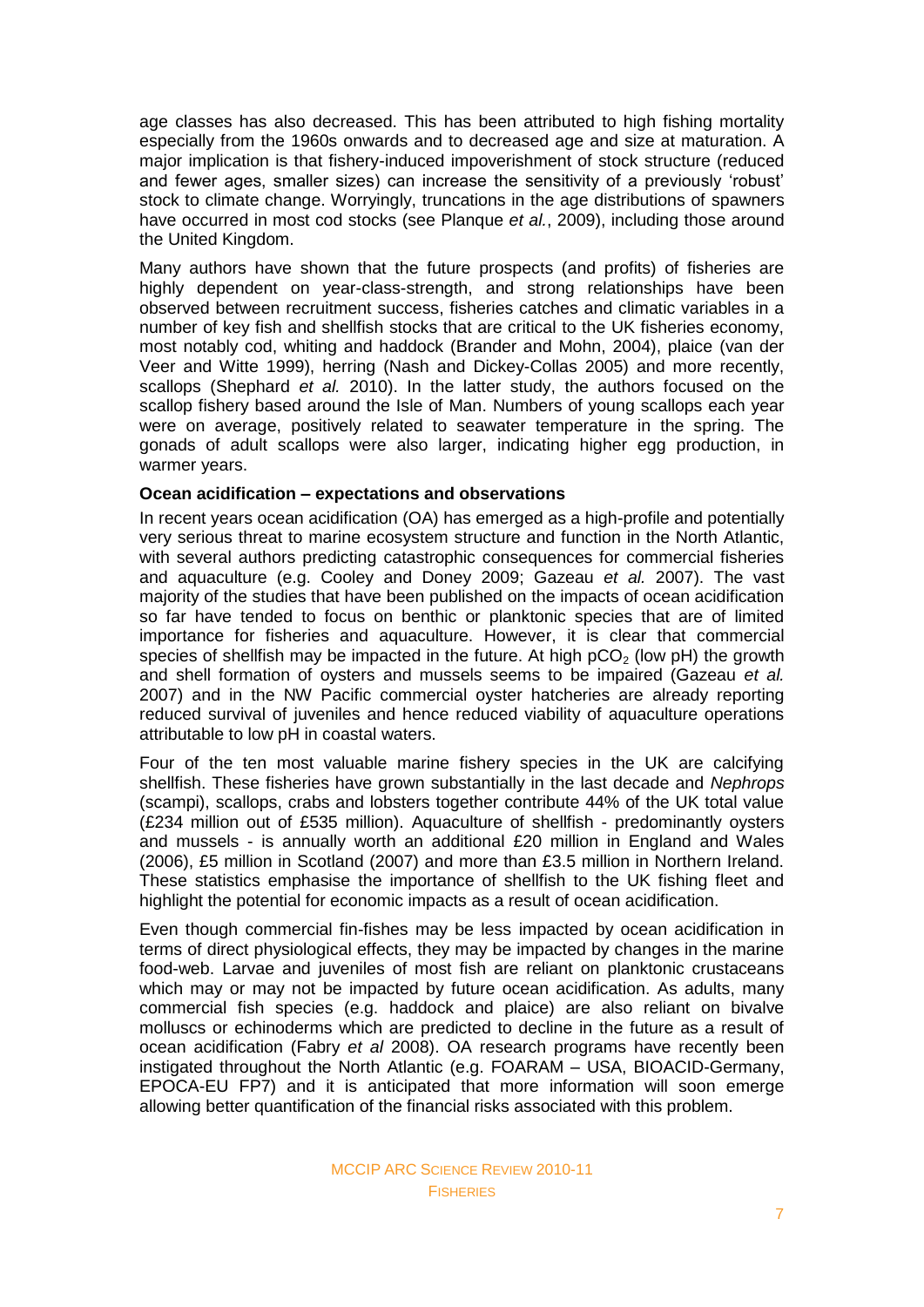# **Regional differences – where and when?**

The impact of climate change on fisheries and fishing fleets will vary around the country depending on the make-up of the fleet in an individual fishing port, the species being targeted and distance/proximity to resources in the future. For example the UK pelagic fleet (mainly targeting herring and mackerel) primarily operates out of Peterhead and Fraserburgh in NE Scotland, in Lerwick (Shetland Islands), as well as Ardglass in Northern Ireland. By contrast, UK beam-trawlers are primarily concentrated in south-west England (Brixham, Plymouth and Newlyn), targeting sole, plaice and cuttlefish. The demersal 'otter-trawl' fleet which targets species such as haddock, cod and whiting, is more widely distributed but landings are highest in Peterhead, Aberdeen and Hull. Important shell fisheries occur all around the UK and include Nephrops (scampi) fisheries operating out of North Shields, Peterhead and Fraserburgh, Ardglass, Kilkeel and Portavogie; cockle fisheries operating out of Leigh-on-Sea, Morecambe, Bury Inlet and The Wash (Boston and Kings Lynn); scallop fisheries operating out of Brixham, Plymouth, Falmouth and Shoreham; and important whelk fisheries occur at Hastings, all of which could be impacted by future ocean acidification.

The fishing ports that have probably benefited most from incoming 'warm water' species are probably those in the Channel, where seabass, anchovy, red mullet and john dory populations have expanded the most (although French fisheries have exploited these resources more extensively). However the 'western approaches', Channel and southern North Sea are also the regions that have witnessed the greatest declines of 'traditional' (often cold-water) target species such as cod, and where future prospects for such species look the most bleak (Drinkwater 2005).

# **2. What could happen in the future?**

Recent reviews provide strong circumstantial evidence to suggest that ocean climate will have far-reaching effects on the dynamics of fish populations. However, knowledge of the underlying mechanisms and likely future trajectories is rather limited (see Rijnsdorp *et al.* 2009). First, there is uncertainty about the future development of the ocean climate itself, as various aspects will be influenced such as circulation patterns, air and sea surface temperatures, frequency and intensity of storm events, precipitation patterns, pH and river run off. Second, fish have complex life cycles comprising several life history stages, differing in their sensitivity to climate effects (Graham and Harrod 2009). In June 2009 the UK Climate Impacts Programme (UKCIP) launched its UK Climate Projections (UKCP09), these provide some idea of what we might expect to happen in the marine waters around the UK in terms of physical parameters. Generally the shelf seas around the UK are projected to be 1.5–4ºC warmer by the end of the 21st century under a medium emissions scenario; areas that currently stratify on a seasonal basis, principally due to temperature, will not change their extent greatly but that stratification may last longer with earlier onset; it is thought possible that intensified seasonal stratification could lead to accumulation of organic matter in bottom layers causing oxygen depletion in some areas and that the frequency and size of extreme waves are generally expected to increase in the southwest of the UK, reduce to the north and experience little change in the North Sea.

# **Changes in fish distribution – expectations for future fisheries**

Beyond an anticipated slow shift in fish distributions to more northerly and deeper waters (Perry *et al.* 2005; Dulvy *et al.*, 2008), information on the future prospects for fish communities as a result of climate change are somewhat limited, and often highly speculative. Modelling strategies for predicting the potential impacts of climate change on the natural distribution of species and consequently the response of

MCCIP ARC SCIENCE REVIEW 2010-11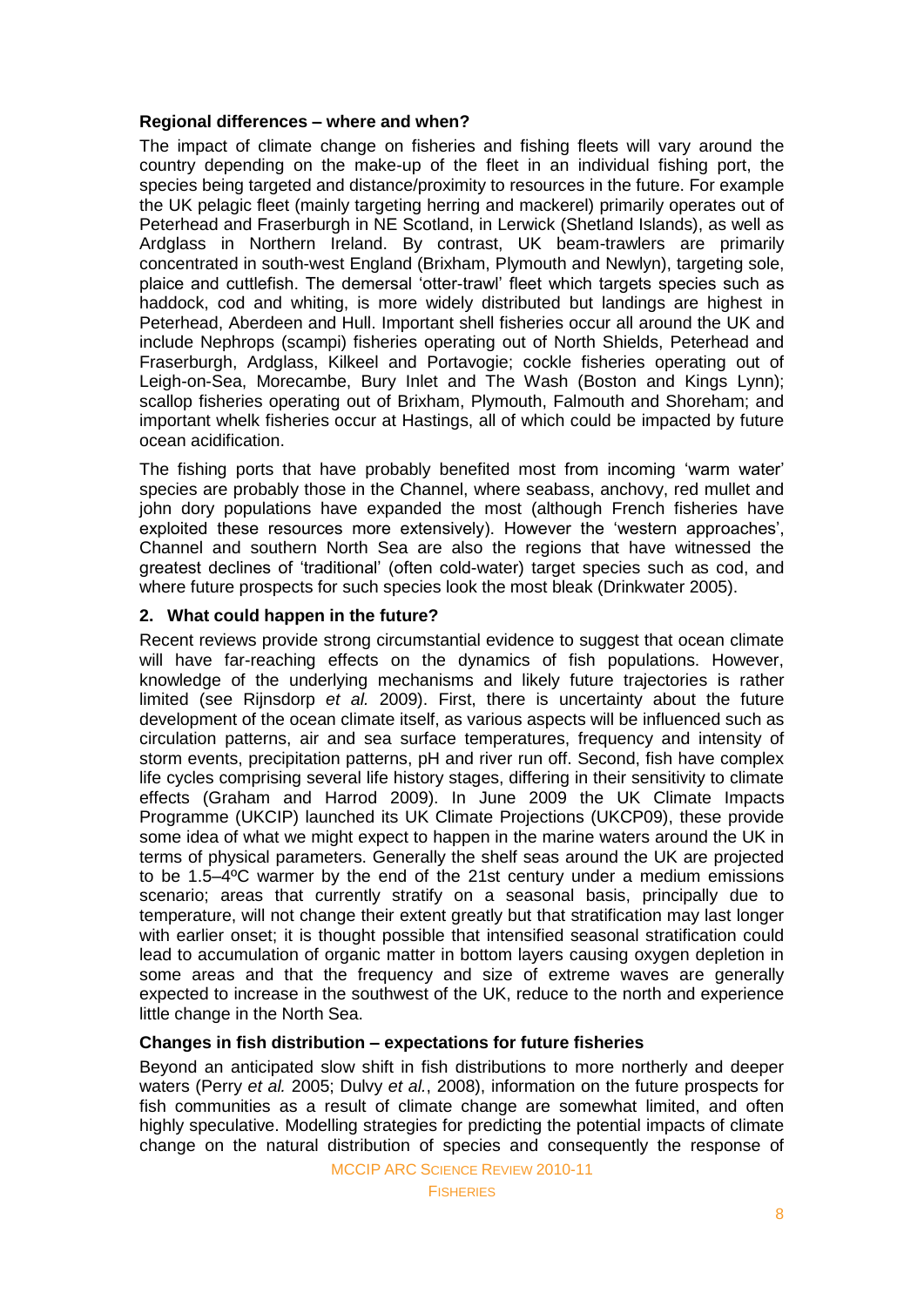fisheries have often focused on the characterization of a species' 'bioclimate envelope' (Pearson and Dawson 2003). In other words, by looking at the current range of temperatures tolerated by a species, it is possible to predict future distribution, if we know how the physical environment in an area will likely change in the future. This approach is being applied to fish communities by a number of research groups across Europe (especially under the EU 'RECLAIM' project). In addition a world-wide analysis has been carried out (Cheung *et al.* 2009a) using this technique, based on 1066 commercial fish and invertebrate species. This study suggested that climate change may lead to numerous local extinction events by the year 2050, especially in sub-polar regions, the tropics and semi-enclosed seas, with pelagic species (such as herring and anchovy) moving pole-ward by up to 600km and demersal species (such as cod and haddock) by an average of 223km.

The analysis of Cheung *et al.* included many species that exist in UK waters (including herring, cod, mackerel, sole, plaice, sprat, whiting and haddock) as well as species that are known to have increased around the British Isles in recent years (including John Dory, red mullet, anchovy and seabass).Building on this work Cheung *et al.* (2009b) attempted to predict changes in catch potential of exploited marine fish and invertebrates under various climate change scenarios. The study suggests that climate change may lead to large-scale redistribution of global catch potential, with an average 30–70% increase in yield of high-latitude regions, but a drop of up to 40% in the tropics. Around the UK it is suggested that fisheries will benefit from an increase in catch potential by around 1-2% (although not as much as in other northern European countries such as Norway), however there will be localised areas where overall fishery yields may be reduced (e.g. the Irish Sea and Channel). It should be noted that the very modest increases in yield predicted for the British Isles are largely indistinguishable from the noise in the data, and that there is currently no firm basis for predicting that yields around the British Isles will change either positively or negatively over the next 40 years due to climate (see below).

Scientists from IFREMER (the French marine and fisheries Agency) have used a delta GAM/GLM approach to model future plaice and red mullet distribution in the eastern English Channel and southern North Sea (see Vaz and Loots 2009). Abundance of each species was related to depth, seabed sediment type, bottom salinity and temperature, bottom shear stress, primary production and zooplankton biomass using outputs obtained from the hydrodynamic and ecosystem model ECOSMO. Results suggest that climate change may strongly impact the future distribution of plaice. For large plaice (>18cm), distribution will still be centered in the southern part of the North Sea, however for young individuals, the predicted distribution is anticipated to shift north-westwards and to the Dogger Bank area in particular. Small plaice (<18cm) are currently confined to the southern North Sea along the Dutch coast, a region that may become inhospitable in the near future. Red mullet abundance was again divided into small (<17.3cm) and large (>17.3cm) individuals, these were then modelled using a delta GLM approach. A small part of the red mullet population is known to overwinter in the North Sea along the Scottish and English coasts. Model outputs indicate that that the distribution of the red mullet will not change dramatically but that for small/young individuals, the offshore habitat situated on the Dogger Bank may become more favorable. Older individuals seem little impacted by the change in environment, but they may benefit from higher juvenile survival and expand their area of occupation as a result.

Biswas *et al.* (2009) provided estimates of total fisheries catches in the future, for large-scale oceanic regions (including the northeast Atlantic), using an analysis of how past catches have co-varied with trends in sea surface temperature (employing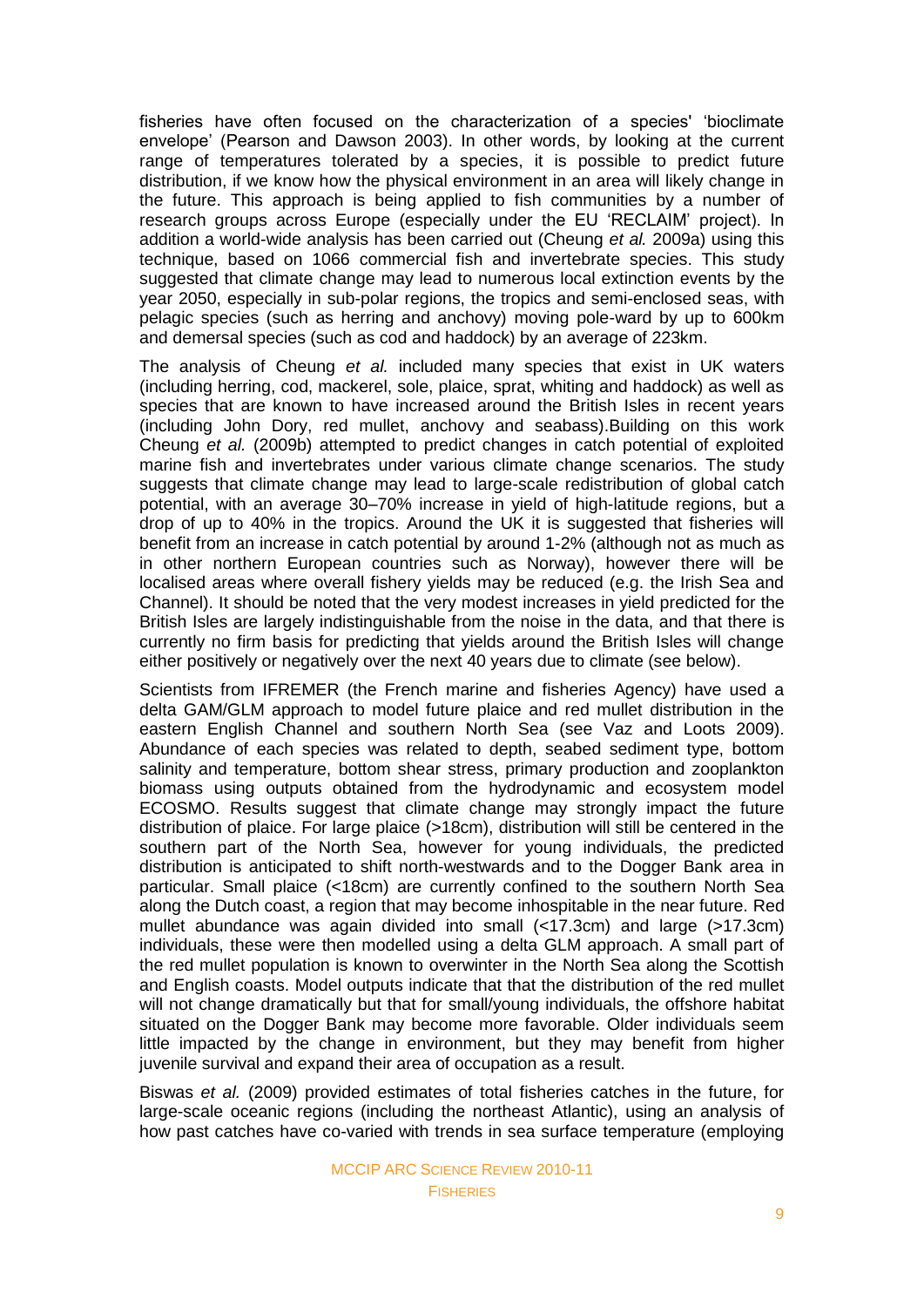a statistical 'moments' based approach). The authors used outputs from a global climate model to predict water temperatures up to the year 2100 and suggested that for the NE Atlantic overall, fishery yields will decrease throughout the next century, whereas those in the NW Atlantic will increase.

#### **Cod moves in mysterious ways – expectations for future fisheries**

In terms of research into the future implications of climate change for commercial fisheries, probably the greatest amount of published work has focussed on cod and the fisheries that are dependent on this species. Drinkwater (2005) reviewed the possible impact of future climate change on cod and used temperature-recruitment relationships from Planque and Frédou (1999) together with outputs from Global Circulation Models (GCMs) to predict possible responses of cod stocks throughout the North Atlantic to future temperature and hydrodynamic changes. According to this study, stocks in the Celtic and Irish Sea are expected to disappear altogether by 2100, while those in the southern North Sea and Georges Bank will decline. Cod will likely spread northwards along the coasts of Greenland and Labrador, occupying larger areas of the Barents Sea, and may even extend onto some of the continental shelves of the Arctic Ocean. In addition, spawning sites will be established further north than currently is the case, and it is likely that spring migrations will occur earlier and autumn returns will be later. However, the Celtic Sea and Irish Sea have warmed by large amounts since 1985, but for much of this period the Celtic Sea cod stock was the only one in the North Atlantic to increase in abundance. This may be because the Celtic Sea is essentially oceanic in character with little variation in bottom temperature between winter and summer. Prediction about the imminent demise of the Celtic Sea stock (at least due to climate change) should therefore be viewed with caution.

Clarke et al (2003) used projections of future North Sea surface temperatures and estimated the likely impact of climate change on the reproductive capacity of the cod stock, assuming that the high level of mortality inflicted by the fishing industry (in 2003) continued into the future. Output from the model suggested that the cod population would decline, even without a significant temperature increase. However, even a relatively modest level of climate change  $(+0.005 \degree C$  yr-1), resulted in a more rapid decline in fish biomass and juvenile recruitment. Scenarios with higher rates of temperature increase resulted in faster rates of decline in the cod population. In the analyses of Clarke et al (2003), fishing mortality was assumed to continue at the 1998-2000 average ( $F = 0.96$ ). This is a relatively high value and does not take into account current efforts to cut fishing pressure. In a re-analysis by Kell *et al.* (2005), the authors modelled the effect of introducing a 'cod recovery plan' (as being implemented by the European Commission), under which catches were set each year so that stock biomass increased by 30% annually until the cod stock had recovered to around 150,000 tonnes. The length of time taken for the cod stock to recover was not greatly affected by the choice of climate scenario (generally around 5-6 years). However, overall productivity was impacted, and stock biomass (SSB) was predicted to be considerably less than would have been the case assuming no temperature increase (251,035 tonnes compared to 286,689 tonnes in 2015). The overall message from this study was that in the short term, climate change has little effect on stock recovery, which depends instead upon reducing fishing effort to allow existing year classes to survive to maturity. In the longer term, climate change may have a greater effects on stock status, but higher yields and biomass might equally be expected (perhaps more so) if fishing mortality is further reduced.

Cook and Heath (2005) examined the relationship between sea surface temperature and recruitment in a number of North Sea fish (cod, haddock, whiting, saithe, plaice,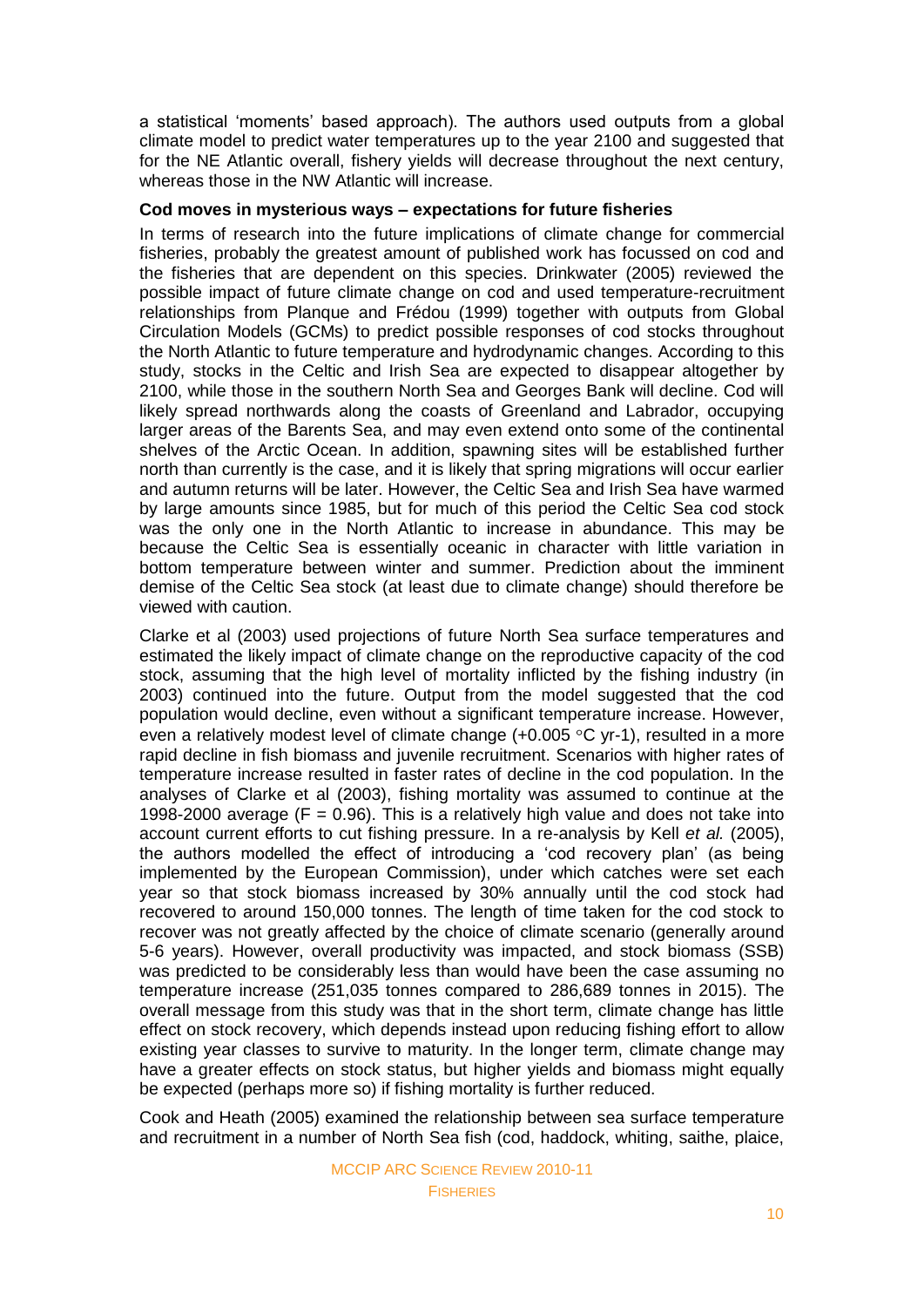sole). These authors concluded that if the recent warming period were to continue, as suggested by climate models, stocks which express a negative relationship with temperature (including cod) might be expected to support much smaller fisheries in the future. In the case of cod, climate change has been estimated to have been eroding the maximum sustainable yield at a rate of 32,000 t per decade since 1980. Calculations show that the North Sea cod stock, could still support a sustainable fishery under a warmer climate but only at very much lower levels of fishing mortality, and that current 'precautionary reference' limits or targets (e.g.  $F_{MSY}$  – fishing mortality calculated for Maximum Sustainable Yield), calculated by ICES on the basis of historic time-series, may be unrealistically optimistic in the future.

Additional (although admittedly very preliminary) research has focussed on the potential impact of climate change on fishermen's livelihoods, adaptation costs, management and governance, economic impact on national and regional economies, and these studies are reviewed in the section on 'socio-economic impacts' (below).



# **3. Confidence in the science**

Amount of evidence

In general there is probably more information available about fish and changes in the fishing industry than any other maritime sector or commodity. However there has been a surprising lack of studies which have attempted to communicate how changes in fish production or distribution might manifest themselves as impacts upon commercial fishing yields, profits or implications for society generally. Despite the large amount of data available, there is little consensus regarding whether or not climate change is having an impact on fisheries. Indeed recent crises in the European fishing industry have attracted considerable public interest and prompted a number of independent enquiries into the causes of the problems (Anon., 2004; RSE, 2004). While these enquiries have concluded that fishing is the main factor causing the decline of whitefish stocks such as cod and plaice, there remains a popular perception that environmental factors, such as climate change, are the main cause (see *Fishing News*, March 12th 2004; and Schiermeier, 2004).

Scientists currently disagree on the causes of an apparent northwards shift in fish distribution in the North Sea, and there are many competing but not mutually exclusive hypotheses to explain this phenomenon (see Rijnsdorp *et al.* 2009). However the most frequently voiced are: (1) warming causes species to expand northward, (2) fishing pressure has been consistently higher in the south compared to northern North Sea, causing higher mortality in the south and hence, an apparent overall distribution shift. It is possible that climate change is already having an effect, but this may be acting in combination with other important drivers, e.g. intensive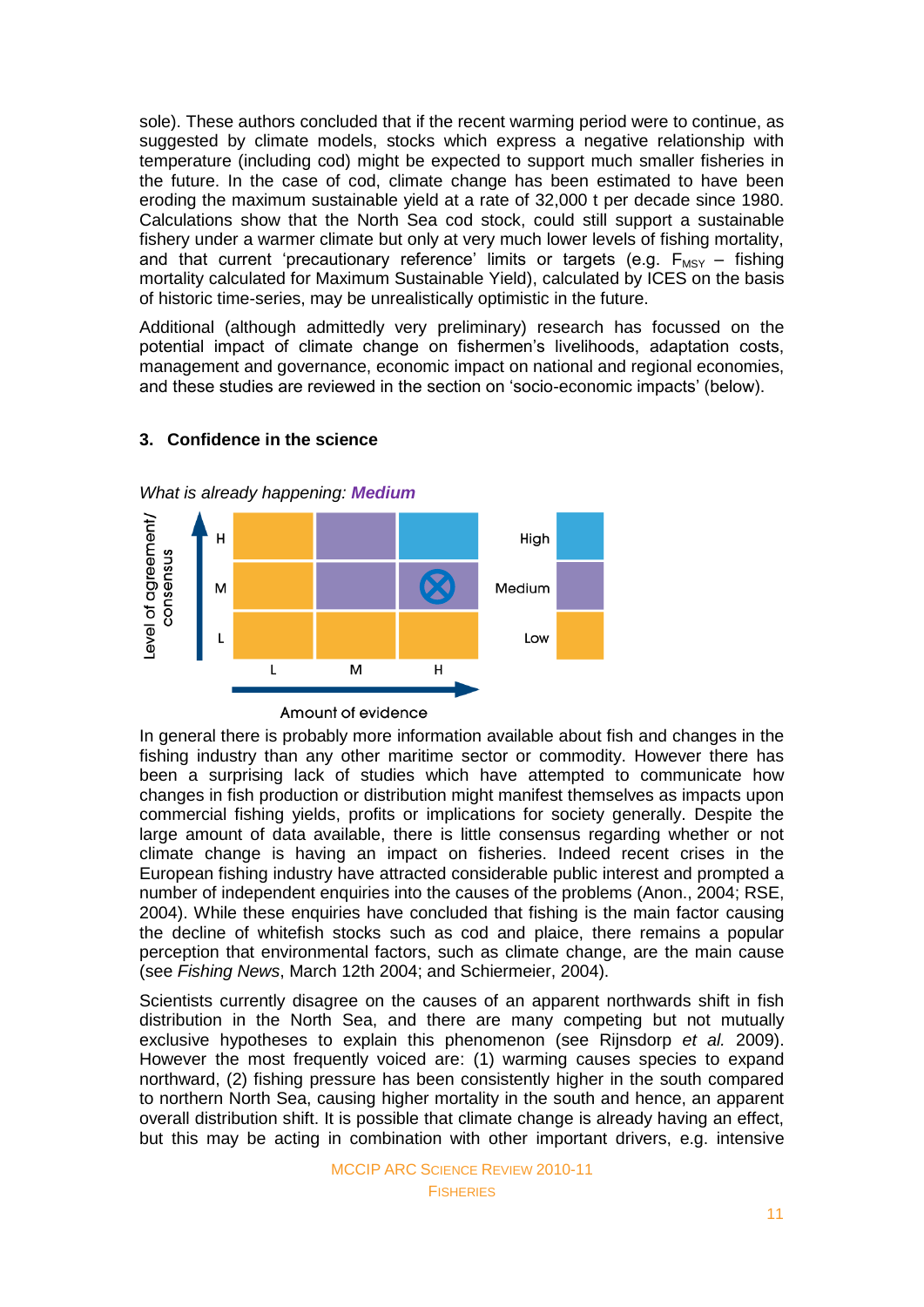fishing pressure and habitat degradation. Further work is needed to try to disentangle the various effects.

*What could happen: Low* evel of agreement/  $\overline{H}$ High consensus M Medium Low  $\overline{1}$  $\overline{H}$  $\mathsf{L}$ Amount of evidence

With regard to understanding what might happen in the future, there are even fewer studies available (particularly at the UK level) and consequently there is even less consensus among researchers and policy makers concerning necessary adaptation strategies and policies. Again, there have been several studies which have attempted to predict future fish distribution, fishery yield or spawning stock biomass of particular species, but this has rarely (if ever) been translated into consequences for fisheries and/or society. The knowledge-base is particularly uncertain with regard to the possible future implications of ocean acidification. It should be noted that there are now more studies than were available at the time of the 2007/8 MCCIP assessment (see Brander 2009), however the vast majority of these are review and/or ‗scoping' studies, with very little quantitative assessment or predictive modelling. Consequently **the level of confidence has not changed** from that stated in the 2007-2008 Annual Report Card.

# **4. Knowledge gaps**

The top priority knowledge gaps that need to be addressed in the short term to provide better advice to be given to policy makers are:

- *1.* An assessment of the social and economic implications of climate change on fishing fleets and dependent economies in the UK. So far there have been very few studies (if any) which have quantified implications specifically for the UK fisheries sector, even though this task is becoming increasingly urgent. The fishing industry itself has repeatedly questioned scientists about the challenges they are likely to face in the future, and in addition, the UK Climate Change Act (which became law on 26 November 2008) requires that a national adaptation programme be put in place and reviewed every five years which includes a thorough assessment to identify the most pressing climate change risks.
- *2.* Improved understanding of the possible implications and level of threat posed by ocean acidification, particularly with reference to the UK shellfish industry.
- *3.* Better wind and storm projections for the future, and improved understanding of how any changes in these variables might impact maritime safety, and/or access to fishery resources.

Hypoxia (low oxygen) is starting to become an issue of major concern for waters around the UK (Weston *et al.* 2008). However, little is understood with regard to the possible impact of low oxygen zones on fish and fisheries. In the central North Sea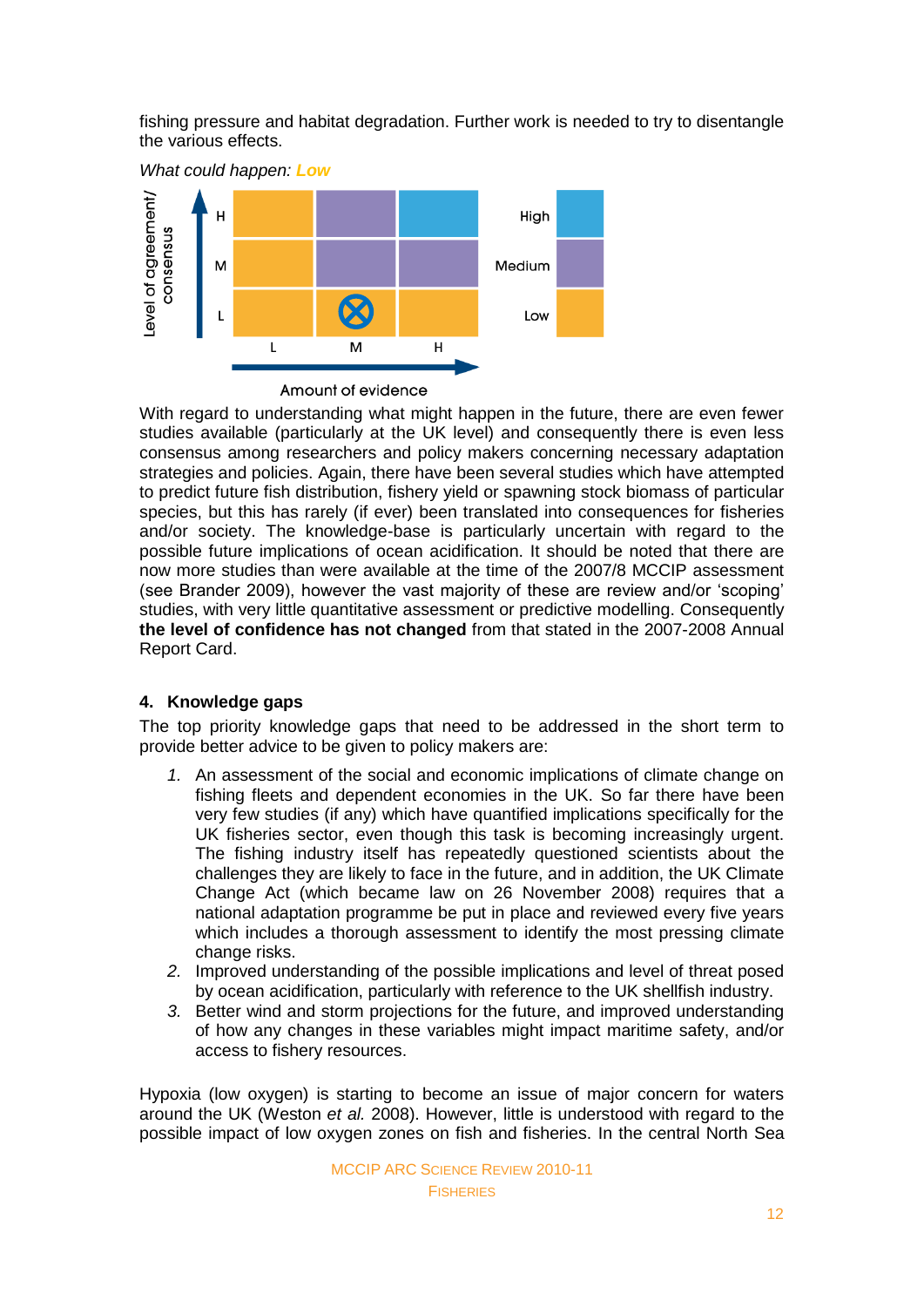an area known as the 'Oyster Grounds' (part of the Dogger Bank) has witnessed decreasing oxygen levels in recent years (see Weston *et al.* 2008) and hypoxia has also been reported for coastal waters around the German Bight. Continued monitoring of this ecologically important region is essential if the causes and consequences of these potentially damaging low oxygen levels are to be fully understood. Low oxygen is predicted to occur more regularly in the future as a result of climate change. Waters will be warmer by 2–3ºC and therefore contain less dissolved oxygen by 0.4 mg l-1; the period of stratification will last for longer, and summer storms that normally dissipate areas of hypoxia will likely decrease in the future. In the Kattegat, the Baltic Sea, and the Gulf of St. Lawrence, cod completely avoid low oxygen waters (Chabot and Claireaux 2008). Furthermore, in the Baltic Sea cod eggs do not survive low oxygen conditions, and years with extensive hypoxia have been related to very poor stock recruitment for this species (Köster *et al.*, 2001).

# **5. Socio-economic impacts**

So far, a surprisingly small amount of research has been directed towards understanding the future implications of climate change for fishing fleets, fishermen, coastal economies and society and this is certainly the case within the United Kingdom. There are a number of studies that investigate the vulnerability and adaptive capacity of the fisheries sector and dependent communities to climate change at a global scale (Allison *et al.* 2009; McClanahan *et al.* 2008). However, until recently there has been little directed analysis at the local scale of how climate variability and change is affecting the lives and livelihoods of those involved in the UK fishing and fish processing sectors.

A recent review paper by Badjeck *et al.* (2010) attempted identify the main pathways through which climate variability and change are impacting, or are likely to impact upon fishing-dependent communities in the future. The authors of this study point out that most research so far has looked at climate-driven changes in ocean productivity and its impact on fish distribution and have not considered indirect effects, such as the fact that extreme weather events may disrupt fishing operations and/or landbased infrastructure. Storms and severe weather events (which are anticipated to become more commonplace around the UK) can destroy landing sites, boats and fishing gear (Westlund *et al.* 2007). For instance, during Hurricane Gilbert in 1988, Jamaican fisherfolk lost 90% of their fish traps resulting in a huge loss of revenue and high cost of repairs, as well as resulting in the inability to resume fishing activities promptly after the disturbance (Aiken *et al.* 1992). Additionally, loss of revenues can be the result of closures or reduction of fisheries activities during weather anomalies, for example because of food safety concerns. In the UK, flash-floods are often accompanied by the release of untreated sewage from 'combined sewer overflows' (CSOs), and this can have serious consequences for shellfisheries or aquaculture facilities further downstream. Shellfisheries are monitored (for example by Cefas and Marine Scotland) to determine whether or not there are any signs of serious algal toxins, pathogenic bacteria or contaminants, and they are closed immediately if statutory levels have been exceeded. Peperzak (2003) attempted to evaluate whether harmful algal blooms are likely to occur more or less often over the next 100 years in the North Sea as a result of climate change, and concluded that we should expect more blooms, and hence fishery closures, largely as a consequence of an increase in extreme precipitation events (intense rainfall).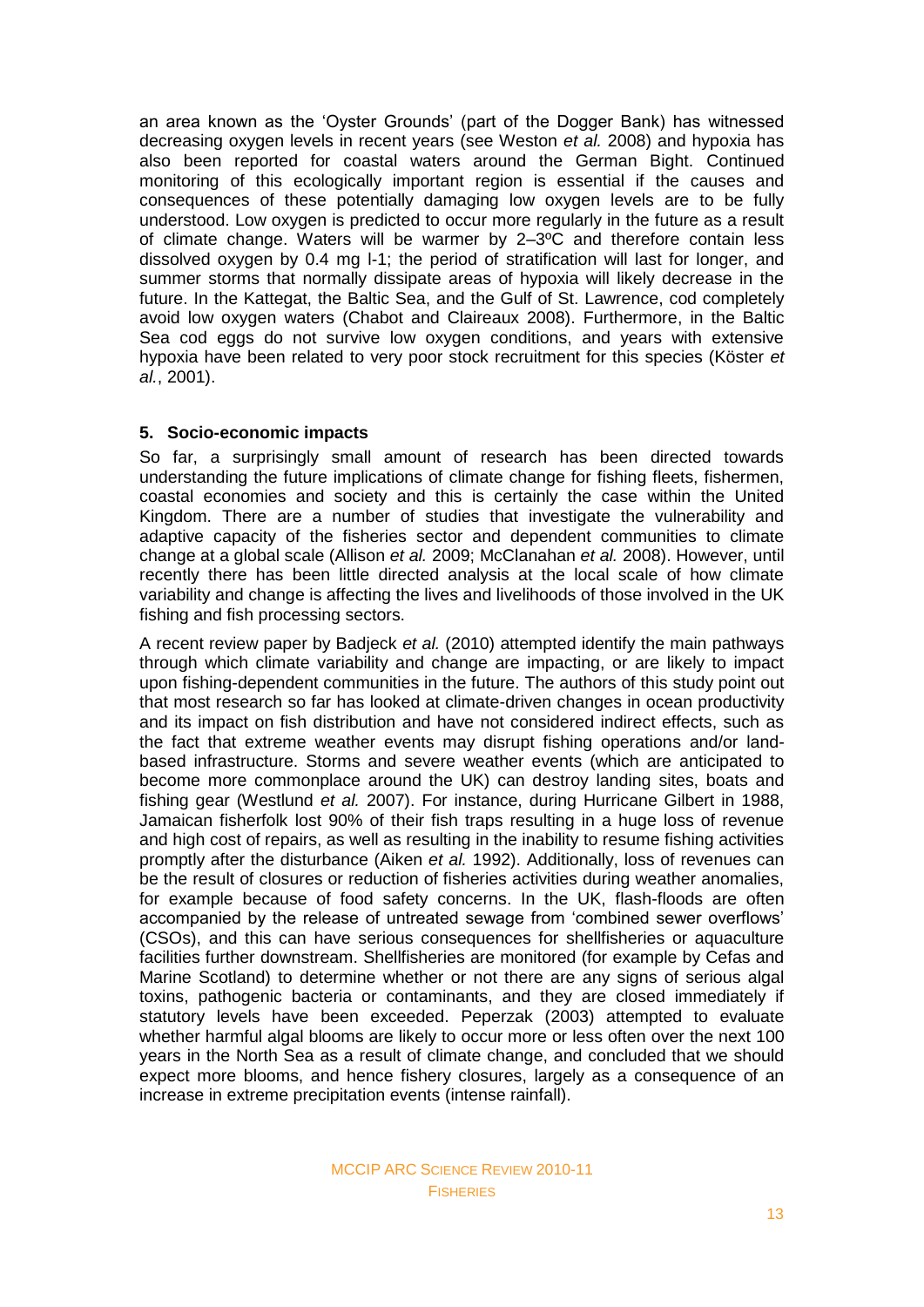Fisheries managers and fisherfolk have historically had to adapt to the vagaries of weather and climate. Uncertainty is inherent in fisheries management, so there is an expectation of change and a stock of knowledge and experience of coping with it and adapting to it (Miller et al 1992). Badjeck *et al.* (2010) have argued that diversification is a primary means by which individuals can reduce risk and cope with future uncertainty. There is some evidence that the inability of fishing households to adapt to environmental change is not only linked to the level of poverty (or ability to raise capital), but also to the "specialization trap" where fisherfolk overly rely on one species or activity.

In the UK, fisheries contribute less than 0.05% to national GDP, however there are some regions where fisheries provide the mainstay of employment and are vitally important to the local economy. While fishermen account for a small percentage of the national workforce (0.2% in Scotland and 0.1% in England and Wales), national fishery statistics suggest that dependency is as high as 24% in the Western Isles, and 20% in Fraserburgh (NE Scotland), Brixham and Newlyn (SW England). Around 20% of UK fishermen are located in the south west of England and 13% in Aberdeenshire (see Anon. 2004), consequently, declines (or increases) in revenue as a result of climate change would be anticipated to affect these areas disproportionably more than any others. The fishing industry is also a significant component of Scotland's rural economy, for example in the North East and West Highland, Orkney and Shetland the value of landings accounts for approximately 6% of the area's GDP.

Arnason (2007) attempted to estimate the economic impact of climate change on fisheries and on the national economies of Iceland and Greenland. The author assumed that fisheries yields would increase by around 20% for the most important fish stocks (in particular cod and Atlanto-Scandian herring) in Iceland and up to 200% in Greenland over the next 50 years (based on projections from ACIA 2005). The analysis then used econometric techniques based on economic growth theory to estimate the role of the future fisheries sector in the wider economy of each country. Somewhat surprisingly the dramatic increase in fisheries yields assumed for Iceland resulted in only miniscule increases in national GDP, despite the fishing industry currently accounting around 10% of GDP and 40% of export earnings. The accumulative impact of climatic warming on Icelandic GDP was only 4% by 2054, and given economic volatility and measurement errors, this level of economic growth is considered hardly detectable at the 95% significance level. Benefits for the national economy of Greenland were greater (a 40% increase in GDP by 2054) but this assumed an enormous increase the fish stock (by 200%) and it should be remembered that the fishing industry in Greenland is the main source of nongovernment employment and local economic activity (over 90% of all exports). In the UK a slight increase in fisheries yield is also anticipated in the future, by around 1-2% (see Cheung *et al.* 2009b). Such change might be insignificant when uncertainties of the prediction are considered. Also, given the very small contribution that fisheries make towards national GDP it seems highly unlikely (based on the work of Arnason 2007) that such changes in fisheries profitability will have significant consequences for the national economy, although there could be minor benefits for highly dependent regions such as the Highlands and Islands.

The ACACIA report written by Des Clers (University College, London) and Brander (ICES) in 2000 provided the European impact assessment for the IPCC Third Assessment (2001) and includes a short chapter on Fisheries. Some of the economic and social implications of climate change for fisheries are set out in chapter 9 of the ACACIA report (ACACIA, 2000) from which Table 1, showing supply side and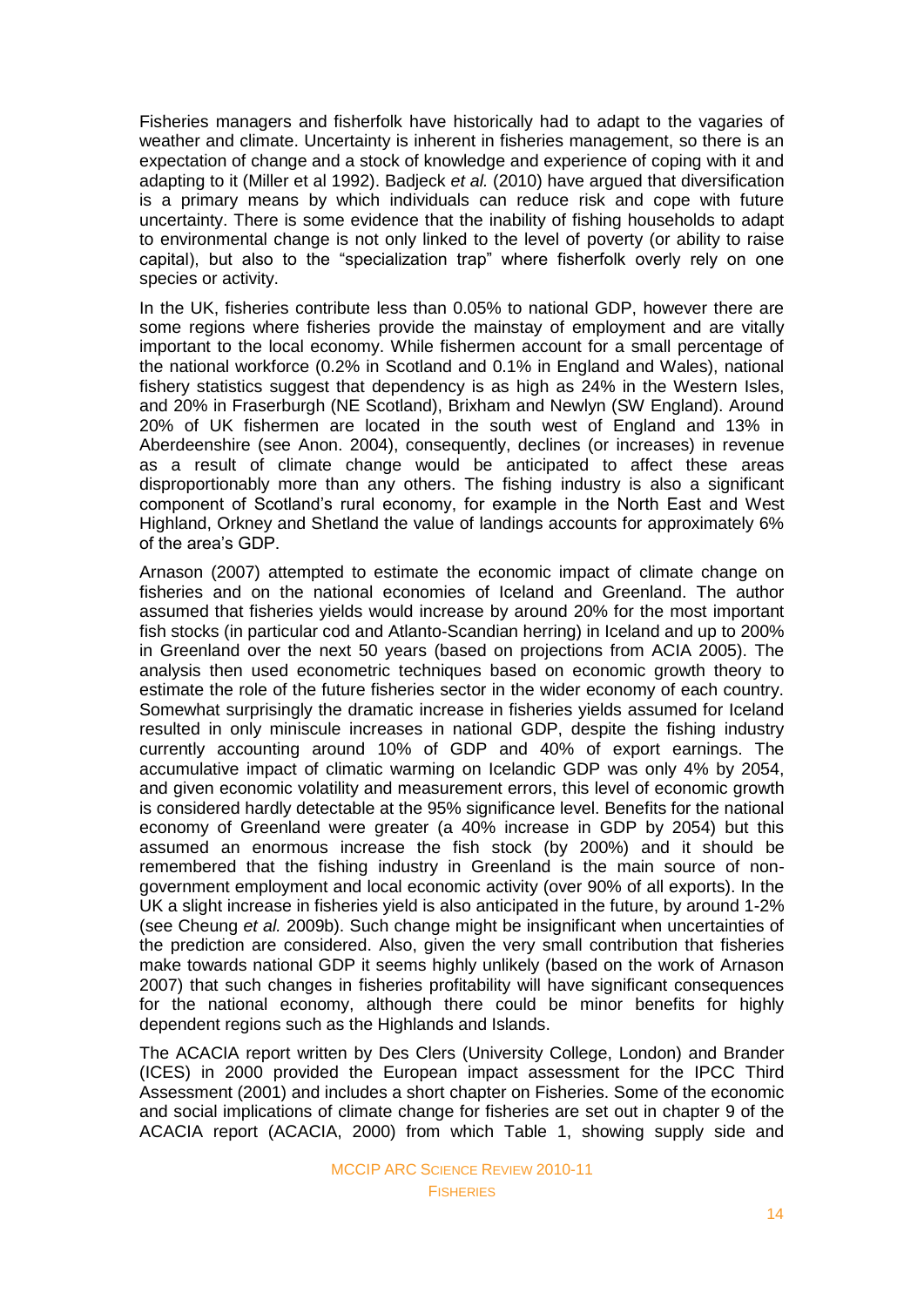demand side adaptations of fisheries to climate change impacts, is taken. Many of the same adaptation options were also recently highlighted by McIlgorm *et al.* (2010) who reviewed how fishery governance may need to change in the light of future climate change.

In December 2009, Sumaila and Cheung (writing in a report for the World Bank) attempted to establish the costs of adaptation to climate change in the fisheries sector worldwide. The analysis began by detailing the likely impact of climate change on the productivity of marine fisheries (more than 1,000 species) and, through that, on landed catch values and household incomes. Adaptation costs were then estimated, based on the costs of restoring these revenue indicators to levels that would have prevailed in the absence of climate change. The impact of climate change on marine fisheries was assumed to primarily occur through changes in primary productivity, shifts in species distribution and through acidification of the oceans. The authors considered three scenarios that reflect these impacts. Climate change was predicted to lead to losses in gross fisheries revenues world-wide of \$10–31 billion by 2050.

Governments have implemented various measures to manage fisheries, both to conserve fish stocks and to help communities that depend on fishery resources adapt to changes caused by overfishing and other factors. Measures include buybacks, transferable quotas, and investments in alternative sources of employment and income. Adaptation to climate change is likely to involve an extension of such policies, with a focus on providing alternative sources of income in fishing communities to lessen the dependence on fishery resources. In Europe (including the UK) the estimated annual cost of adaptation was between 0.03 and 0.15 \$ billion. As compared to 1.05 - 1.70 \$ billion of anticipated annual adaptation costs in East Asia and Pacific.

| Impact                    | Supply side                                                                                                                                                                                                                | <b>Demand side</b>                                                                                                                                               |
|---------------------------|----------------------------------------------------------------------------------------------------------------------------------------------------------------------------------------------------------------------------|------------------------------------------------------------------------------------------------------------------------------------------------------------------|
| Fish distribution changes | Revise fishing rights<br>٠<br>allocation<br>Allocate species<br>$\bullet$<br>combinations (MSC)<br>and access at<br>ecosystem level<br>Economic incentives to<br>$\bullet$<br>switch target species or<br>use other gear   | Changes in consumer<br>٠<br>preferences driven by<br>eco-labelling and<br>certification (MSC<br>accreditation)<br>Quality labelling (the<br>۰<br>last wild food) |
| Decreased productivity    | Improve product quality<br>$\bullet$<br>and life<br>Reduce production<br>$\bullet$<br>inefficiencies and waste<br>Introduce<br>$\bullet$<br>ecosystem/portfolio<br>management<br>Switch to new species<br>Increase imports | Taxes on ecological<br>٠<br>costs of fish<br>Advertise unique<br>٠<br>nutritional value of fish.<br>Inform customers                                             |

*Table 1. Adaptations of fisheries to climate change (from chapter 9 of ACACIA, 2000)*

Allison *et al.* (2009) provided an assessment of the 'vulnerability' of 132 national economies to potential climate change impacts on their capture fisheries using an indicator-based approach. Vulnerability to climate change depends upon three key elements: exposure (E) to physical effects of climate change, the degree of intrinsic sensitivity of the natural resource system or dependence of the national economy upon social and economic returns from that sector (S), and the extent to which adaptive capacity (AC) enables these potential impacts to be offset. In a further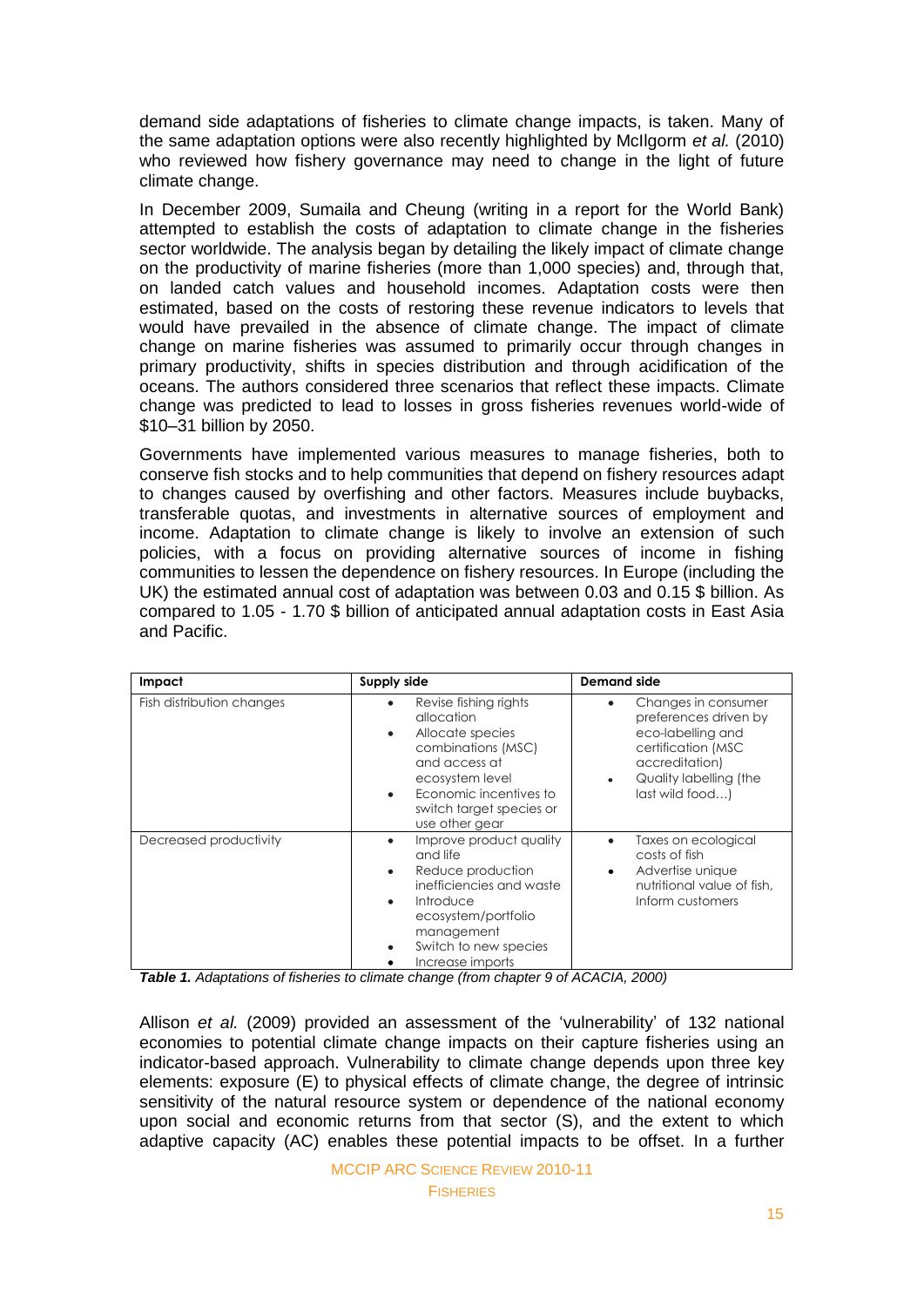development of this work, Cefas scientists (as part of the recently completed NERC ‗Quest-GSI' project) used a number of different Global Climate Models (GCMs) that provided outputs of sea surface temperature and improved formulation of fisheries catches. In terms of vulnerability, the authors ranked the UK as  $215<sup>th</sup>$  out of 225, with good adaptive capacity and a relatively small anticipated impact. The Channel Islands were ranked 208 and the Isle of Man was ranked 218<sup>th</sup>.

To date it would seem that there have been few studies which have specifically looked at the socio-economics of the UK fishing fleet in relation to climate change. However a number of ongoing studies may provide useful insight in the near future, notably the NERC-funded 'Quest-Fish' project which aims to elucidate how climate change will affect global fish production and which may provide projections for industrial fisheries (e.g. those for sandeels) around the UK, as well as the Scottish aquaculture industry (which is reliant on international supplies of fish-meal). In addition, the Defra-funded ACME (‗Adapting to Climate Change in the Marine Environment') project will build on the work of Cheung *et al.* (2009a,b) to predict the future re-distribution of fish stocks around the UK and how the UK fishing fleet will respond to these changes using a variety of different modelling approaches, including the ‗Random Utility Model' developed by Hutton *et al.* (2004). Finally, the NERC-Defra joint call for research proposals on ocean acidification (published in July 2009) asked for submissions focussed on "Improved understanding of the potential population, community and ecosystem impacts for all life stages of commercially important species". This work is urgently needed to allay fears and to provide better information to the UK shellfish industry in particular.

#### **6. References**

- ACACIA (2000) Assessment of Potential Effects and Adaptations for Climate Change in Europe: The Europe ACACIA Project. Jackson Environment Institute, University of East Anglia, 320 pp.
- ACIA (2005) ACIA Scientific Report. Arctic Climate Impact Assessment, Cambridge Univ. Press, Cambridge.
- Aiken KA, Bacon PR, Mooyoung R. (1992) Recovery after Hurricane Gilbert: implications for disaster preparedness in the fishing industry in Jamaica. *Proceedings of Gulf and Caribbean Fisheries Institute*, **41**, 261–83.
- Allison EH, Perry AL, Badjeck M-C, Adger WN, Brown K, Conway D, *et al.* (2009) Climate change and fisheries: a comparative analysis of the relative vulnerability of 132 countries. *Fish and Fisheries*, **10**, 173–96.
- Anon. (2004) Net Benefits: A Sustainable and Profitable Future for UK Fishing. Cabinet Office Prime Minister's Strategy Unit, London, UK. 168 pp.
- Arnason R (2007) Climate change and fisheries, assessing the economic impact in Iceland and Greenland. *Natural Resource Modelling*, **20**, 163-197.
- Attrill MJ and Power M (2002) Climatic influence on a marine fish assemblage. *Nature*, **417**, 275-278.
- Badjeck M-C, Allison EH, Halls AS and Dulvy NK (2010). Impacts of climate variability and change on fishery-based livelihoods. *Marine Policy*, **34**, 375-383.
- Beare D, Burns F, Greig A, Jones EG, Peach K, Kienzle M, McKenzie E. and Reid DG (2004) Long-term increases in prevalence of North Sea fishes having southern biogeographic affinities. *Marine Ecology-Progress Series*, **284**, 269-278.
- Beaugrand G, Brander KM, Lindley JA, Souissi S and Reid PC (2003) Plankton effect on cod recruitment in the North Sea. *Nature*, 661-664.
- Biswas BK, Svirezhev YM, Bala BK, Wahab MA (2009) Climate change impacts on fish catch in the world fishing grounds. *Climatic Change*, **93**, 117–136.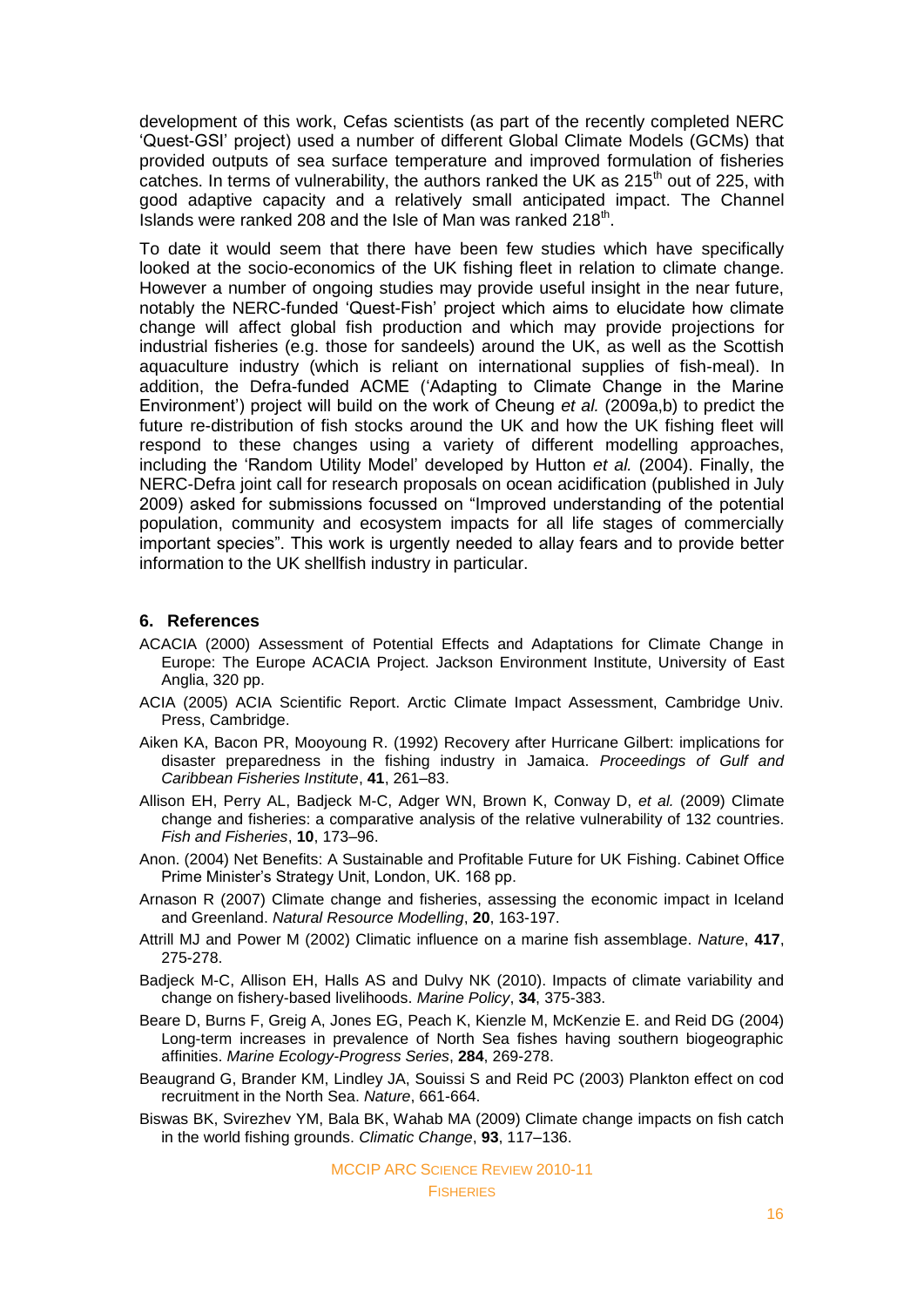- Brander K (2009) Impacts of climate change on fisheries. *Journal of Marine Systems*, **79**, 389–402.
- Brander KM and Mohn R (2004) Effect of the North Atlantic Oscillation on the recruitment of Atlantic cod (Gadus morhua). *Canadian Journal of Fisheries and Aquatic Sciences*, **61**, 1558-1564.
- Chabot, D. and G. Claireaux (2008), Environmental hypoxia as a metabolic constraint on fish: the case of Atlantic cod, *Gadus morhua*, *Mar. Pollut. Bull*., **57**, 287–294.
- Cheung WWL., Lam VWY, Sarmiento JL, Kearney K, Watson R, Pauly D (2009a) Projecting global marine biodiversity impacts under climate change scenarios. *Fish and Fisheries*, **10**, 235–251.
- Cheung W, Lam V, Sarmiento J, Kearney K, Watson R, Zeller D and Pauly D (2009b). Largescale redistribution of maximum fisheries catch potential in the global ocean under climate change. *Global Change Biology*, **16**, 24-35.
- Clarke RA, Fox CJ, Viner D, Livermore M (2003) North Sea cod and climate change modelling the effects of temperature on population dynamics. *Global Change Biology*, **9**, 1669-1680.
- Cook RM and Heath MR (2005) The implications of warming climate for the management of North Sea demersal fisheries. *ICES Journal of Marine Science*, **62**, 1322-1326.
- Cooley SR and Doney SC (2009) Anticipating ocean acidification's economic consequences for commercial fisheries. *Environmental Research Letters*, **4**, (8pp)
- Cushing DH (1982) Climate and Fisheries. Academic Press.
- Dulvy NK, Rogers SI, Jennings S, Stelzenmüller V, Dye SR, and Skjoldal HR (2008) Climate change and deepening of the North Sea fish assemblage: a biotic indicator of warming seas. *Journal of Applied Ecology*, **45**, 1029–1039.
- Drinkwater KF (2005) The response of Atlantic cod (Gadus morhua) to future climate change. *ICES Journal of Marine Science*, **62**, 1327-1337.
- Fabry VJ, Seibel BA, Feely RA, Orr JC (2008) Impacts of ocean acidification on marine fauna and ecosystem processes. *ICES Journal of Marine Science*, **65**, 414–432.
- Gazeau F, Quiblier C, Jansen JM, Gattuso J-P, Middelburg JJ and Heip CHR (2007) Impact of elevated CO2 on shellfish calcification. *Geophysical Research Letters*, **34**, 5pp.
- Godø OR, Engås A (1989) Swept area variation with depth and its influence on abundance indices of groundfish from trawl surveys. *Journal of Northwest Atlantic Fisheries Science*, **9**, 133–139.
- Graham CT and Harrod C. (2009) Implications of climate change for the fishes of the British Isles. *Journal of Fish Biology*, **74**, 1143–1205.
- Hastie LC, [Pierce GJ,](http://csaweb116v.csa.com/ids70/p_search_form.php?field=au&query=pierce+gj&log=literal&SID=55cqejffqf54mf21vfku7q54e5) [Wang J,](http://csaweb116v.csa.com/ids70/p_search_form.php?field=au&query=wang+j&log=literal&SID=55cqejffqf54mf21vfku7q54e5) [Bruno I,](http://csaweb116v.csa.com/ids70/p_search_form.php?field=au&query=bruno+i&log=literal&SID=55cqejffqf54mf21vfku7q54e5) [Moreno A,](http://csaweb116v.csa.com/ids70/p_search_form.php?field=au&query=moreno+a&log=literal&SID=55cqejffqf54mf21vfku7q54e5) [Piatkowski U,](http://csaweb116v.csa.com/ids70/p_search_form.php?field=au&query=piatkowski+u&log=literal&SID=55cqejffqf54mf21vfku7q54e5) [Robin JP](http://csaweb116v.csa.com/ids70/p_search_form.php?field=au&query=robin+jp&log=literal&SID=55cqejffqf54mf21vfku7q54e5) (2009a) Cephalopods in the north-eastern Atlantic: species, biogeography, ecology, exploitation and conservation. *Oceanography and Marine Biology: an Annual Review*, **47**, 111-190.
- Hastie L, Pierce G, Pita C, Viana M, Smith J, and Wangvoralak S (2009b) Squid fishing in UK waters. A Report to SEAFISH Industry Authority. School of Biological Sciences, University of Aberdeen. 28th May 2009. 84pp.
- Heath MR (2007) Responses of fish to climate fluctuations in the Northeast Atlantic. In: L. E. Emery [Ed], The Practicalities of Climate Change: Adaptation and Mitigation. Proceedings of the 24th Conference of the Institute of Ecology and Environmental Management, Cardiff, 14-16 November 2006. p102-116.
- Heath MR and Brander K (2001) Workshop on Gadoid Stocks in the North Sea during the 1960s and 1970s. The Fourth ICES/GLOBEC Backward-Facing Workshop, 1999. *ICES Cooperative Research Report*, **244**. 53pp.
- Henderson PA and Seaby RM (2005) The role of climate in determining the temporal variation in abundance and growth of sole *Solea solea* in the Bristol Channel. *Journal of the Marine Biological Association of the UK*, **85**, 197-204.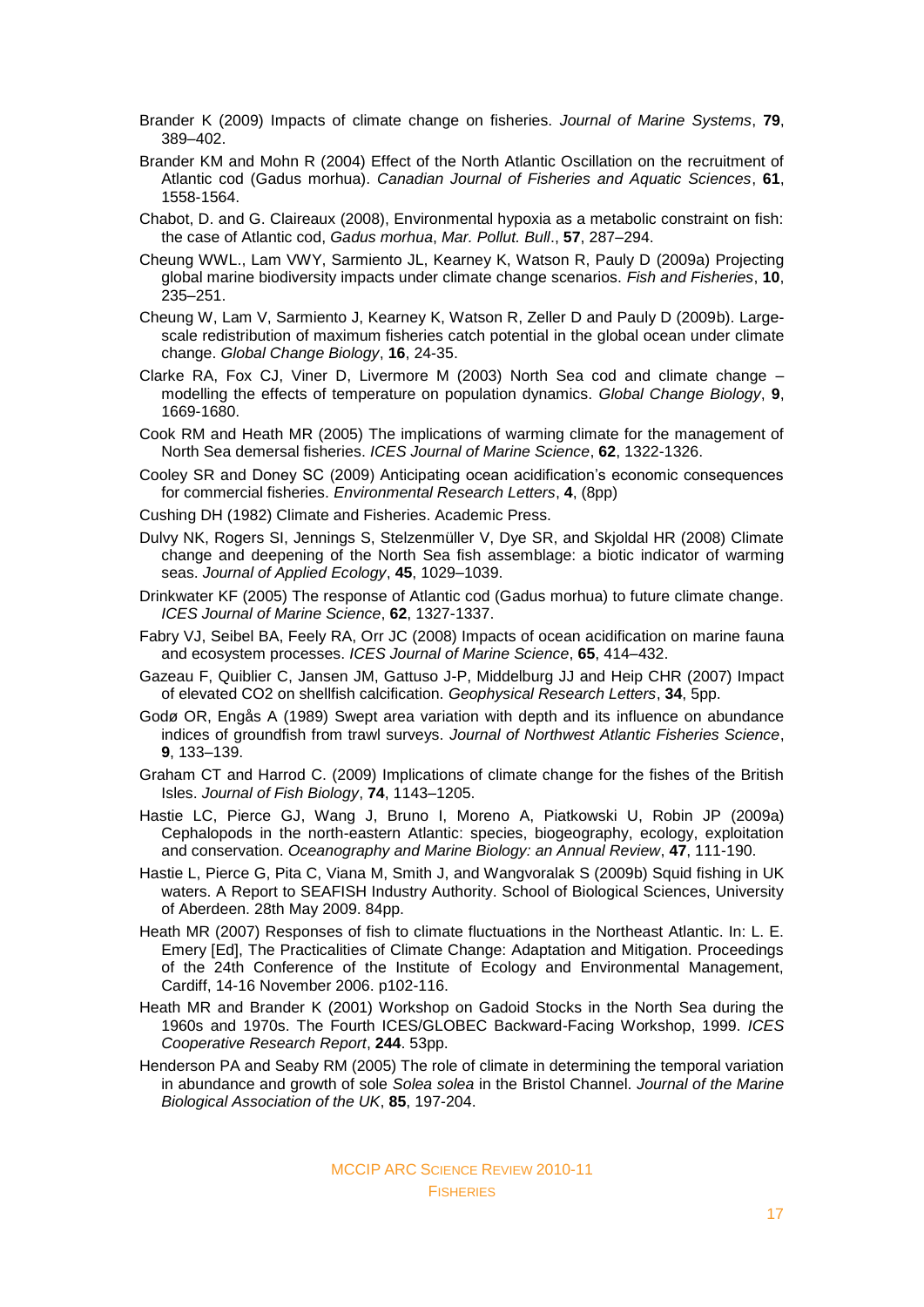- Hester KC, Peltzer ET, Kirkwood WJ, Brewer PG (2008) Unanticipated consequences of ocean acidification: A noisier ocean at lower pH. *Geophysical Research Letters*, **35**, (19) L19601.
- Hjort J (1914) Fluctuations in the great fisheries of Northern Europe viewed in the light of biological research. *Rapp. P.-V. Réun. Cons. Int. Explor. Mer*, **20**, 1-228.
- Hutton T, Mardle S, Pascoe S, and Clark RA( 2004) Modelling fishing location choice within mixed fisheries: English North Sea beam trawlers in 2000 and 2001. *ICES Journal of Marine Science*, **61**, 1443-1452.
- ICES (1999) Report of the ICES Baltic Fisheries Assessment Working Group. ICES CM 1999/ACFM:15.
- ICES (2004) Report of the Study Group on Closed Spawning Areas of Eastern Baltic Cod. ICES CM 2004/ACFM:17
- ICES (2008) The effect of climate change on the distribution and abundance of marine species in the OSPAR Maritime Area. *ICES Cooperative Research Report,* **293**. 45 pp.
- Jennings S and Blanchard JL (2004) Fish abundance with no fishing: predictions based on macroecological theory. *Journal of Animal Ecology*, **73**, 632–642.
- Kell LT, Pilling GM, O'Brien CM (2005) The implications of climate change for the management of North Sea cod (*Gadus morhua*). *ICES Journal of Marine Science*, **62**, 1483-1491.
- Köster FW, Möllmann C, Neuenfeldt S, St John MA, Plikshs M and Voss R (2001) Developing Baltic cod recruitment models. II. Incorporation of environmental variability and species interaction. *Canadian Journal of Fisheries and Aquatic Sciences*, **58**, 1534-1556.
- McClanahan TR, Cinner JE, Maina J, Graham NAJ, Daw TM, Stead SM, *et al.* (2008) Conservation action in a changing climate. *Conservation Letters*, **1**, 53–59.
- McIlgorm A, Hanna S, Knapp G, Le Floc'H P, Millerd F, Pan M. (2010) How will climate change alter fishery governance? Insights from seven international case studies. *Marine Policy*, **34**, 170-177.
- Miller KA, Fluharty DL. (1992) El Nino and variability in the northeastern Pacific salmon fishery: implications for coping with climate change. In: Glantz MH, editor. Climate variability, climate change and fisheries. Cambridge: Cambridge University Press; p. 49– 88.
- Nash RDM and Dickey-Collas M (2005) The influence of life history dynamics and environment on the determination of year class strength in North Sea herring (*Clupea harengus* L.). *Fisheries Oceanogr*, **14**, 279-291.
- O'Brien CM, Fox CJ, Planque B and Casey J (2000) Climate variability and North Sea cod. *Nature*, **404**, 142.
- Ottersen G, Hjermann DØ and Stenseth NC (2006) Changes in spawning stock structure strengthen the link between climate and recruitment in a heavily fished cod (*Gadus morhua*) stock. *Fisheries Oceanography*, **15**, 230-243.
- Ottersen G and Stenseth NC (2001) Atlantic climate governs oceanographic and ecological variability in the Barents Sea. *Limnology and Oceanography*, **46**, 1774-1780.
- Pawson MG, Kupschus S, and Pickett GD (2007) The status of sea bass (Dicentrarchus labrax) stocks around England and Wales, derived using a separable catch-at-age model, and implications for fisheries management. *ICES Journal of Marine Science*, **64**, 346–356.
- Pearson RG and Dawson TP (2003) Predicting the impacts of climate change on the distribution of species: are bioclimate envelope models useful? *Global Ecology and Biogeography*, **12**, 361–371.
- Peperzak L (2003) Climate change and harmful algal blooms in the North Sea. *Acta Oecologica*, **24**, Supplement 1 139-144.
- Perry AL, Low PJ, Ellis JR and. Reynolds J.D (2005) Climate change and distribution shifts in marine fishes. *Science*, **308**, 1912-1915.
- Pinnegar, JK, and M Heath (2010) Fish *in* MCCIP Annual Report Card 2010-11, MCCIP Science Review, 23pp. [www.mccip.org.uk/arc](http://www.mccip.org.uk/arc)

MCCIP ARC SCIENCE REVIEW 2010-11